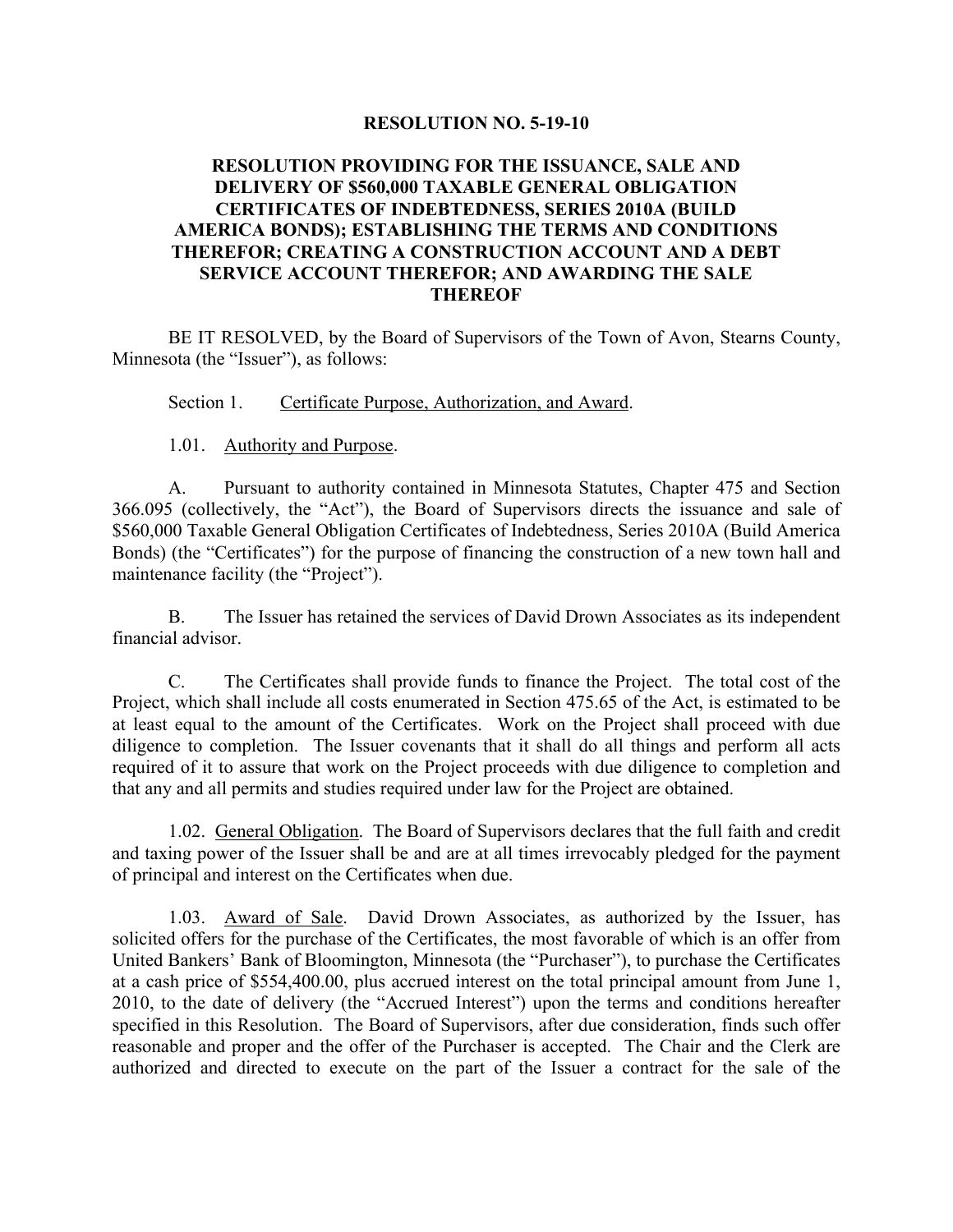Certificates in accordance with the Purchaser's proposal, and to acknowledge receipt of the check given for the security of the proposal, if any.

### Section 2. Terms of the Certificates.

2.01. Date and Maturities. A. The Certificates to be issued hereunder shall be issued as fully-registered bonds designated \$560,000 Taxable General Obligation Certificates of Indebtedness, Series 2010A (Build America Bonds), dated June 1, 2010, as of the date of original issue, issued in the denomination of \$5,000, or any integral multiple thereof, in fully registered form and lettered and numbered R-1 and upward.

B. The Certificates shall mature on December 1 in the years and amounts stated below and shall bear interest from the most recent Interest Payment Date (as hereinafter defined) to which interest has been paid or duly provided for, or, if no interest has been paid or provided for, from the date of original issue until paid at the rates per annum set forth below opposite such years and amounts:

| Year | <b>Amount</b> | <b>Interest Rate</b> |
|------|---------------|----------------------|
| 2013 | \$170,000     | 2.50%                |
| 2015 | \$120,000     | 3.50%                |
| 2017 | \$130,000     | 4.25%                |
| 2019 | \$140,000     | 4.75%                |

### 2.02. Interest Payment Dates; Record Date.

A. The Certificates shall bear interest at the annual rates stated therefor in Section 2.01. The interest shall be payable semiannually on June 1 and December 1 in each year (each referred to herein as an "Interest Payment Date") commencing on June 1, 2011. Interest will be computed upon the basis of a 360-day year of twelve 30-day months and will be rounded pursuant to the rules of the Municipal Securities Rulemaking Board.

B. The Bond Registrar designated below shall make all interest payments with respect to the Certificates by check or draft mailed to the person in whose name each Certificate is registered (the "Holder") and in each case at the address shown on the bond registration records maintained by the Bond Registrar at the close of business on the 15th day (whether or not on a business day) of the calendar month next preceding the Interest Payment Date (the "Regular Record Date"). Any such interest not so timely paid or duly provided for shall cease to be payable to the person who is the Holder thereof as of the Regular Record Date, and shall be payable to the person who is the Holder thereof at the close of business on a date fixed for the payment of such defaulted interest (the "Special Record Date"). The Special Record Date shall be fixed by the Bond Registrar whenever money becomes available for payment of the defaulted interest and notice of the Special Record Date shall be given by the Bond Registrar to the Holders not less than ten  $(10)$  days prior thereto. The term "Holder" shall also include those lawfully entitled to take actions on behalf of the beneficial owners of the Certificates for purposes of any consent or approvals given by Holders.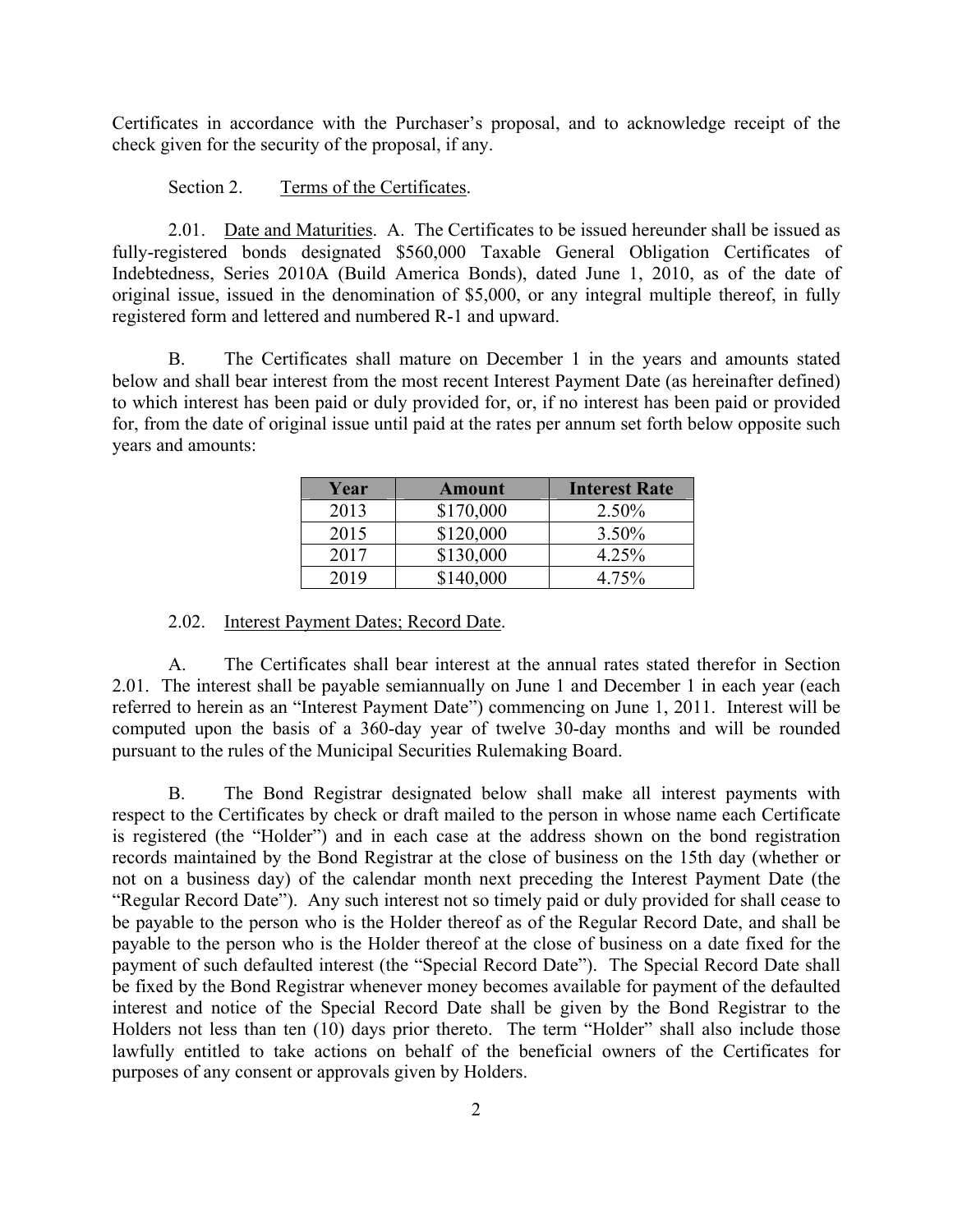C. If the date for payment of the principal of, premium, if any, or interest on the Certificates shall be a Saturday, Sunday, legal holiday or a day on which banking institutions in the City of New York, New York, or the city where the principal office of the Bond Registrar is located are authorized by law or executive order to close, then the date for such payment shall be the next succeeding day which is not a Saturday, Sunday, legal holiday or a day on which such banking institutions are authorized to close, and payment on such date shall have the same force and effect as if made on the nominal date of payment.

2.03. Redemption. A. The Certificates maturing, or subject to mandatory redemption in the years 2011 through 2016 shall not be subject to optional redemption and prepayment before maturity, but those maturing, or subject to mandatory redemption, in the year 2017 and in subsequent years shall each be subject to redemption and prepayment at the option of the Issuer on February 1, 2016, and on any day thereafter, in whole or in part, and if in part, at the option of the Issuer and in such manner as the Issuer shall determine at a price of par plus accrued interest to the date of redemption.

B. If an Extraordinary Event occurs, the Issuer may elect on any day to prepay the Certificates, in whole or in part, at a redemption price of par plus accrued interest. As used herein, an "Extraordinary Event" will have occurred if either (a) Section 54AA or 6431 of the Code is repealed, amended or modified in a matter which results in a reduction or the elimination of the 35% interest rate subsidy payment in the form of a refundable credit to the City by Treasury or (b) Treasury fails to make such an interest rate subsidy payment to which the City is entitled and such failure is not caused by an action or inaction by the City. The redemption date shall be a date designated by the City for which timely notice of redemption can be given.

C. The Bonds maturing on December 1 in the years 2013, 2015, 2017 and 2019 shall be subject to mandatory redemption prior to maturity pursuant to the requirements of this Section 2.03B at a redemption price equal to the stated principal amount thereof plus interest accrued thereon to the redemption date, without premium. The Bond Registrar, as designated below, shall select for redemption, by lot or other manner deemed fair, on February 1 in each of the following years the following stated principal amounts:

For Bonds maturing on December 1, 2013:

| Year | <b>Amount</b> |
|------|---------------|
| 2011 | \$50,000      |
| 2012 | \$60,000      |
| 2013 | \$60,000      |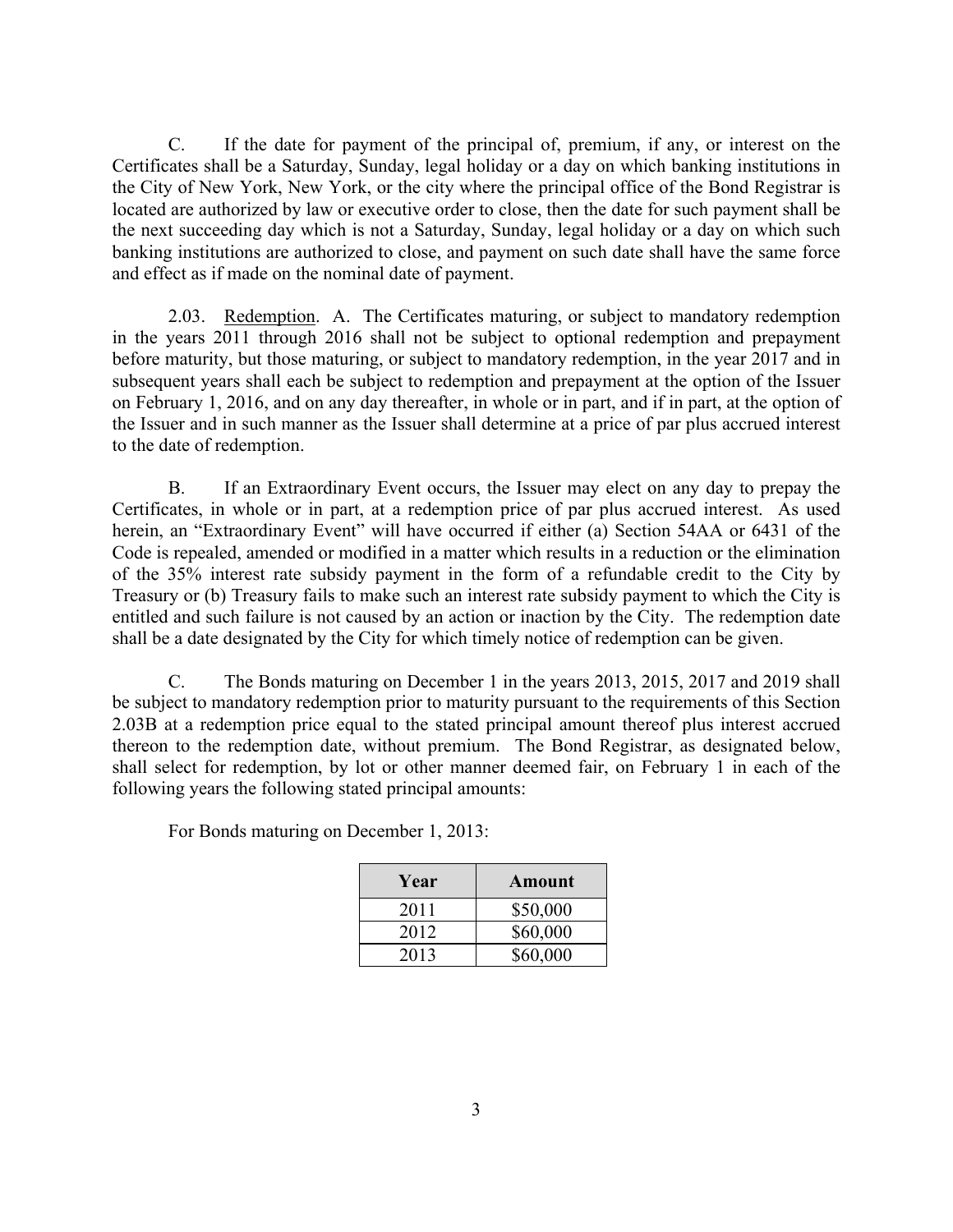For Bonds maturing on December 1, 2015:

| Year | Amount   |
|------|----------|
| 2014 | \$60,000 |
| 2015 | \$60,000 |

For Bonds maturing on December 1, 2017:

| Year | Amount   |
|------|----------|
| 2016 | \$65,000 |
| 2017 | \$65,000 |

For Bonds maturing on December 1, 2019:

| Year | Amount   |
|------|----------|
| 2018 | \$70,000 |
| 2019 | \$70,000 |

D. In the event any of the Certificates are called for redemption, notice thereof identifying the Certificates to be redeemed will be given by the Bond Registrar by mailing a copy of the redemption notice by first class mail (postage prepaid) at least 30 days but not more than 60 days prior to the date fixed for redemption to the registered owner of each Certificate to be redeemed at the address shown on the registration books kept by the Bond Registrar; provided however, that so long as the Certificates are registered in the name of Cede & Co. as nominee of The Depository Trust Company, New York, New York ("DTC"), notice of redemption shall be given in accordance with the terms of the Representation Letter hereinafter described. Failure to give notice by mail to any registered owner, or any defect therein, will not affect the validity of any proceeding for the redemption of Certificates not affected by such defect or failure. Certificates so called for redemption will cease to bear interest after the specified redemption date, provided that the funds for the redemption are on deposit with the place of payment at that time.

E. If less than all the Certificates of a maturity are called for redemption while the Certificates are registered in the name of Cede & Co., the Issuer or the Bond Registrar designated below will notify DTC of the particular amount of such maturity to be prepaid. DTC will determine by lot the amount of each participant's interest in such maturity to be redeemed and each participant will then select by lot the beneficial ownership interest in such maturity to be redeemed. If less than all the Certificates of a maturity are called for redemption and the Certificates are not registered in the name of Cede & Co., the Bond Registrar will determine by lot or other manner deemed fair, the amount of each maturity to be redeemed. All prepayments shall be at a price equal to the principal amount thereof plus accrued interest.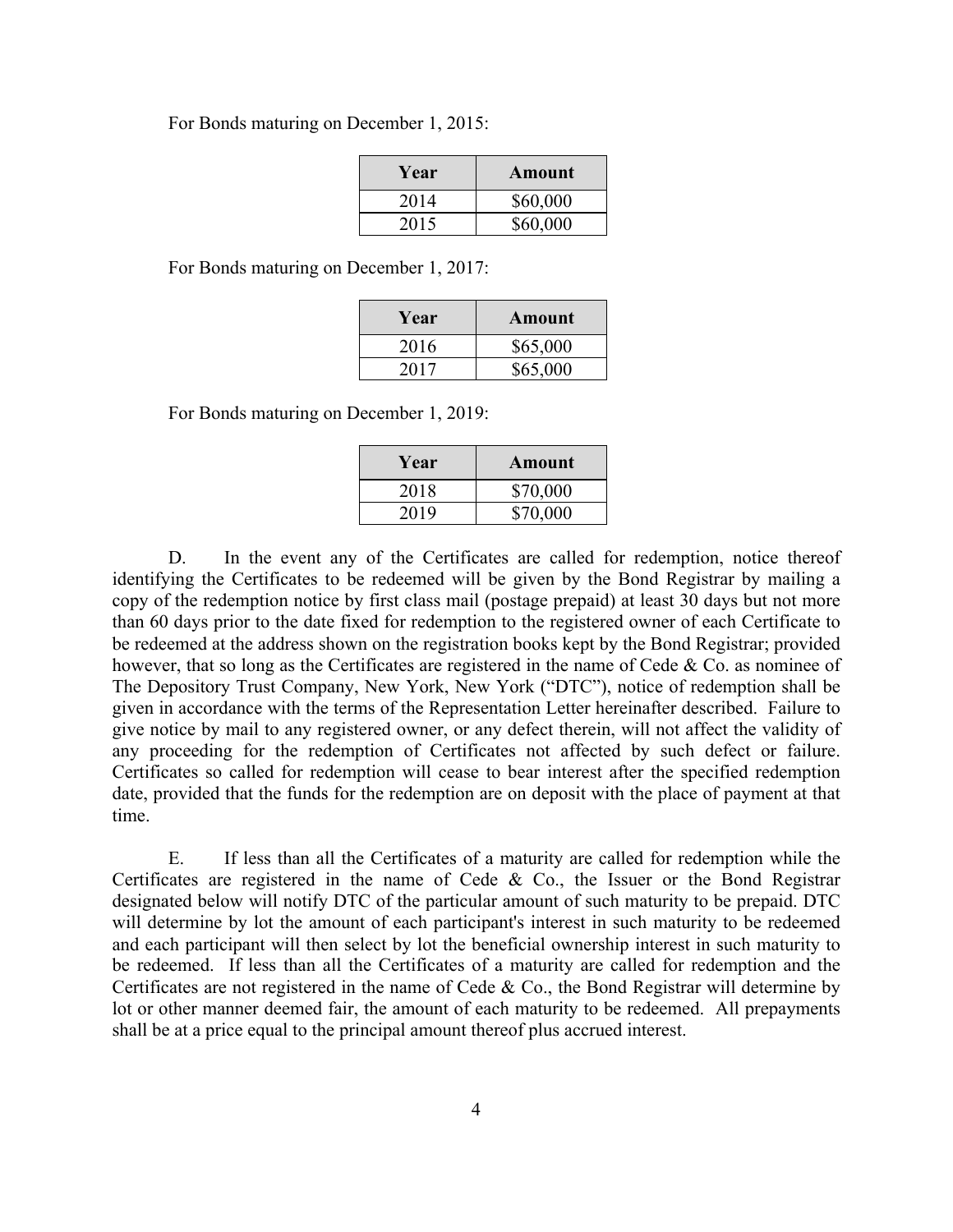### Section 3. Registration; Global Book Entry System.

3.01. Designation of Bond Registrar. The Board of Supervisors appoints U.S. Bank, National Association, St. Paul, Minnesota, as registrar, authenticating agent and transfer agent for the Certificates (such bank or its successors is herein referred to as the "Bond Registrar"), and shall do so until a successor Bond Registrar is duly appointed, all pursuant to a contract which the Issuer and the Bond Registrar shall execute which is consistent herewith and which the Chair and Clerk are authorized to execute and deliver. A successor Bond Registrar shall be a bank or trust company eligible for designation as bond registrar pursuant to the Act. The terms of the appointment of the successor Bond Registrar and its duties shall be specified in a contract between the Issuer and such successor Bond Registrar that is consistent herewith and that the Chair and Clerk are, authorized to execute and deliver. The Bond Registrar, which may act through an agent, shall also serve as paying agent until and unless a successor paying agent is duly appointed. The Bond Registrar shall pay principal and interest on the Certificates to the registered Holders (or record Holders) of the Certificates in the manner set forth herein. The Issuer agrees to pay the reasonable and customary charges for the services of such Bond Registrar.

3.02. Designation of Depository. DTC, a Securities and Exchange Commission designated depository, a limited purpose New York trust company, a member of the Federal Reserve System, and a "clearing corporation" within the meaning of the New York Uniform Commercial Code, is designated as the depository (the "Depository") with respect to the Certificates.

3.03. Authentication of Certificates. No Certificate shall be valid or obligatory for any purpose unless or until either (i) the Bond Registrar's authentication certificate on such Certificate, substantially set forth in Section 4.01 hereof, shall have been duly executed by an authorized representative of the Bond Registrar or (ii) the Certificates have been manually executed by at least one officer of the Board of Supervisors. Authentication certificates on different Certificates need not be signed by the same representative. The Bond Registrar shall authenticate each Certificate by execution of the Certificate of Authentication on the Certificate and shall date each Certificate in the space provided as of the date on which the Certificate is registered. For purposes of delivering the original Certificates, the Bond Registrar shall insert as the date of registration the date of original issue. The executed Authentication Certificate or the manual signature of at least one officer of the Board of Supervisors on each Certificate shall be conclusive evidence that it has been authenticated and delivered under this Resolution.

### 3.04. Certificate Register; Transfer; Exchange.

A. The Issuer shall cause to be kept by the Bond Registrar at its principal office, a bond register in which, subject to such reasonable regulations as the Bond Registrar may prescribe, the Issuer shall provide for the registration of the Certificates and the registration of transfers of the Certificates entitled to be registered or transferred as herein provided. In the event of the resignation or removal of the Bond Registrar or its incapability of acting as such, the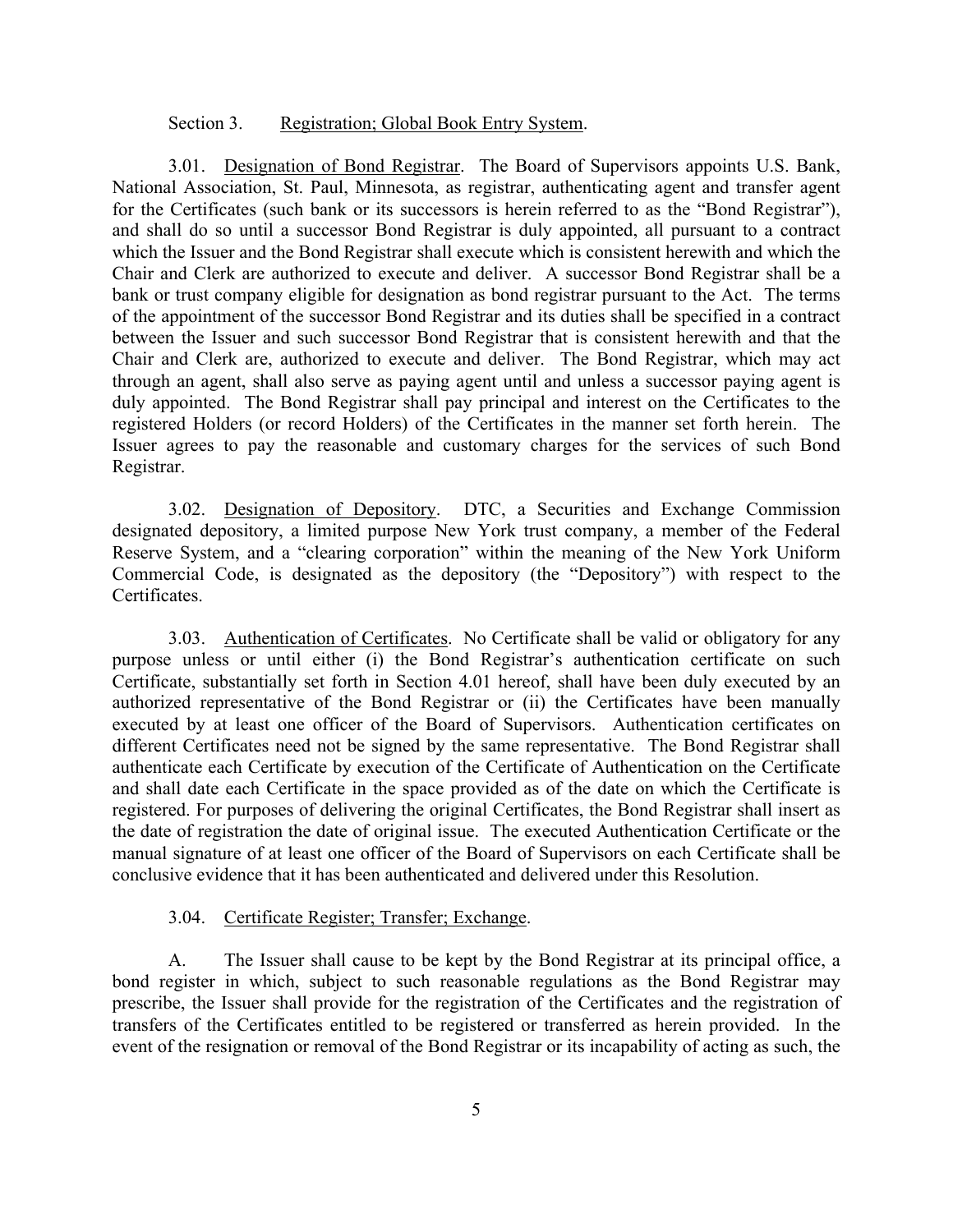bond registration records shall be maintained at the office of the successor Bond Registrar as may be appointed by the Board of Supervisors.

B. Upon surrender for transfer of any Certificate at the principal corporate office of the Bond Registrar, the Issuer shall execute, if required by law or this Resolution, and the Bond Registrar shall authenticate, if required by law or this Resolution, date (in the space designated Date of Registration) and deliver, in the name(s) of the designated transferee or transferees, one or more new Certificates of the like aggregate principal amount having the same stated maturity and interest rate, as requested by the transferor; provided, however, that no Certificate may be registered in blank or in the name of "bearer" or similar designation. Transfer of a Certificate may be made on the Issuer's books by the registered owner in person or by the registered owner's attorney duly authorized in writing. Transfers shall be subject to reasonable regulations of the Issuer contained in any agreement with, or notice to, the Bond Registrar, including regulations which permit the Bond Registrar to close its transfer books between record dates and payment dates. The Issuer and the Bond Registrar shall not be required to make any transfer or exchange of any Certificates called for redemption or to make any such exchange or transfer of the Certificates during the 15 days next preceding the date of the first publication or the mailing (if there is no publication) of notice of redemption in the case of a proposed redemption of the **Certificates** 

C. Every Certificate presented or surrendered for transfer or exchange shall be duly endorsed or be accompanied by a written instrument of transfer, in form satisfactory to the Bond Registrar, duly executed by the registered owner thereof, with signature guaranteed, or by the registered Holder's attorney duly authorized in writing, and shall include written instructions as to the details of the transfer of the Certificate. When any Certificate is presented to the Bond Registrar for transfer, the Bond Registrar may refuse to transfer the same until it is satisfied that the endorsement on such Certificate or separate instrument of transfer is valid and genuine and that the requested transfer is legally authorized. The Bond Registrar shall incur no liability for the refusal, in good faith, to make transfers which it, in its judgment, deems improper or unauthorized.

D. At the option of the Holder, replacement Certificates may be exchanged for Certificates of any authorized denomination or denominations of a like aggregate principal amount and stated maturity, upon surrender of the Certificates to be exchanged at the principal office of the Bond Registrar. Whenever any Certificates are so surrendered for exchange, the Issuer shall execute (if required by law or this Resolution), and the Bond Registrar shall authenticate (if required by law or this Resolution), date (in the space designated Date of Registration) and deliver the replacement Certificates which the Holder making the exchange is entitled to receive. Certificates registered in the name of Cede  $&$  Co. may not be exchanged for Certificates of smaller denominations.

E. All Certificates surrendered upon any exchange or transfer provided for in this Resolution shall be promptly canceled by the Bond Registrar and thereafter disposed of as directed by the Issuer.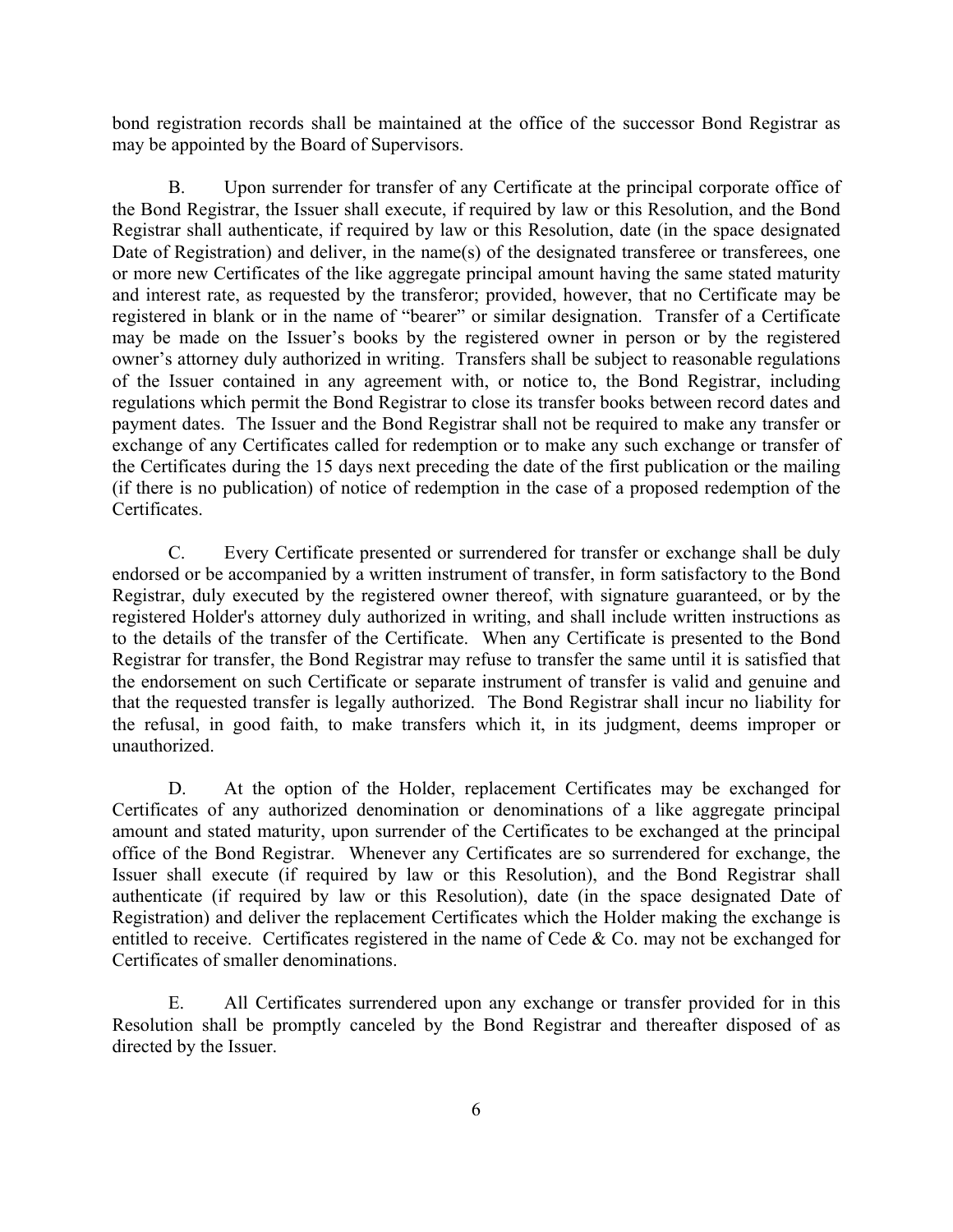F. Each Certificate delivered upon transfer of or in exchange for or in lieu of any other Certificate shall carry all of the rights to interest, accrued and unpaid and to accrue, which are carried by such other Certificate. All Certificates delivered in exchange for or upon transfer of Certificates shall be valid general obligations of the Issuer evidencing the same debt, shall be entitled to the same benefits under this Resolution as the Certificates surrendered for such exchange or transfer, and shall carry all the rights to interest accrued and unpaid, and to accrue, which were carried by such other Certificates.

G. The Bond Registrar may require payment of a sum sufficient to cover any tax or other governmental charge payable in connection with the transfer or exchange of any Certificate and any legal or unusual costs regarding transfers and lost bonds.

H. Certificates registered in the name of Cede  $\&$  Co. may not after their original delivery, be transferred or exchanged except in accordance with the terms and conditions of the Representation Letter and:

(i) upon exchange of a Certificate after a partial redemption, if provided in Section 2.03 of this Resolution;

(ii) to any successor of the Depository (or its nominee) or any substitute depository (a "Substitute Depository") designated pursuant to clause (iii) below; provided that any successor of the Depository or any Substitute Depository must be both a "clearing corporation" as defined in the Minnesota Uniform Commercial Code, Minnesota Statutes, Section 336.8 102, and a qualified and registered "clearing agency" as provided in Section 17A of the Securities Exchange Act of 1934, as amended;

(iii) to a Substitute Depository designated by and acceptable to the Issuer upon (a) the determination by the Depository that the Certificates shall no longer be eligible for its depository services or (b) a determination by the Issuer that the Depository is no longer able to carry out its functions; provided that any Substitute Depository must be qualified to act as such, as provided in subclause (ii) above; or

(iv) in the event that (a) the Depository shall resign or discontinue its services for the Certificates or be declared no longer able to carry out its functions and. the Issuer is unable to locate a Substitute Depository within two months following the resignation or discontinuance or determination of noneligibility, or (b) the Issuer determines in its sole discretion that (1) the continuation of the book entry system described herein might adversely affect the interests of the beneficial owners of the Certificates, or (2) it is in the best interests of the beneficial owners of the Certificates that they be able to obtain certificated Certificates, then the Issuer shall notify the Holders of its determination and of the availability of replacement Certificates to Holders. The Issuer, the Bond Registrar and the Depository shall cooperate in providing Replacement Certificates to Holders requesting the same and the registration, transfer and exchange of such Certificates shall thereafter be conducted as provided in Section 3 of this Resolution.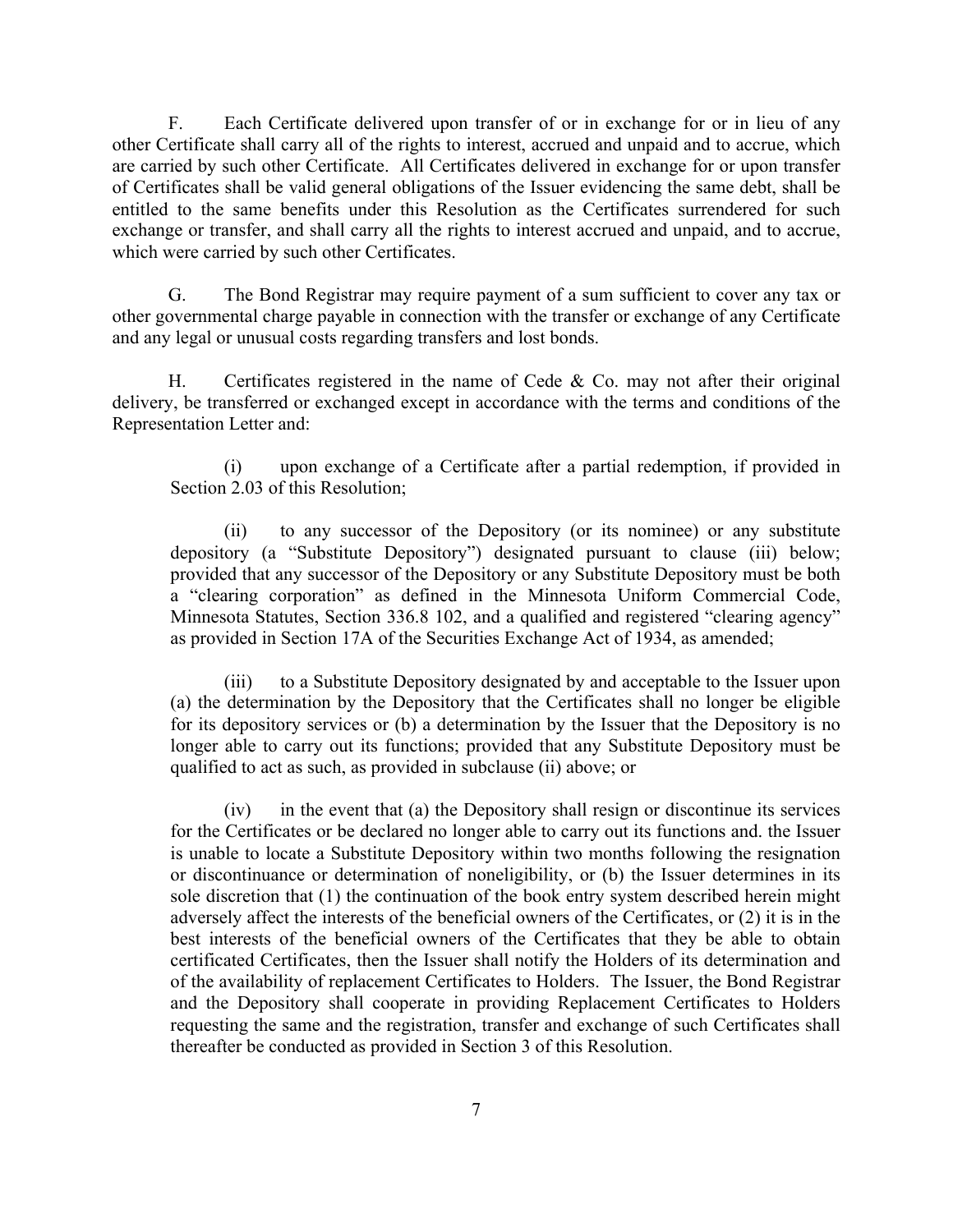I. In the event of the designation of a Substitute Depository as authorized by clause H., the Bond Registrar, upon presentation of a Certificate, shall register their transfer to the Substitute Depository, and the Substitute Depository shall be treated as the Depository for all purposes and functions under this Resolution. The Representation Letter shall not apply to the Substitute Depository unless the Issuer and the Substitute Depository so agree, and the execution of a similar agreement is authorized.

# 3.05. Persons Deemed Owners; Payment.

A. The Issuer and the Bond Registrar may treat the person in whose name any Certificate is registered as the owner of such Certificate for the purpose of receiving payment of principal of and premium, if any, and interest (subject to the payment provisions in Section 2.02 above), on such Certificate and for all other purposes whatsoever, whether or not such Certificate shall be overdue, and neither the Issuer nor the Bond Registrar shall be affected by notice to the contrary.

B. For the purposes of all actions, consents and other matters affecting Holders of Certificates issued under this Resolution as from time to time supplemented, other than payments, redemptions, and purchases, the Issuer may (but shall not be obligated to) treat as the Holder of a Certificate the beneficial owner of the Certificate instead of the person in whose name the Certificate is registered. For that purpose, the Issuer may ascertain the identity of the beneficial owner of the Certificate by such means as the Bond Registrar in its sole discretion deems appropriate, including but not limited to a certificate from the Depository or other person in whose name the Certificate is registered identifying such beneficial owner.

C. The principal of and interest on the Certificates shall be payable by the Bond Registrar in such funds as are legal tender for the payment of debts due the United States of America. The Issuer shall pay the reasonable and customary charges of the Bond Registrar for the disbursement of principal and interest.

# 3.06. Use of Global Book Entry System.

A. There has been submitted to this Board of Supervisors a form of Blanket Issuer Letter of Representations (the "Representation Letter") between the Issuer and the Depository setting forth various matters relating to the Depository and its role with respect to the Certificates. The Representation Letter is approved. The Chair and the Clerk are authorized and directed to execute the Representation Letter in substantially the form presented to the Board of Supervisors, if such a Representation Letter has not already been executed, with only such variations therein as may be required to complete the Representation Letter, or which are not, in the opinion of Bond Counsel, materially adverse to the interests of the Issuer.

B. All of the Certificates shall be registered in the name of Cede  $& Co.,$  as nominee for DTC. Payment of interest on and principal of any Certificate registered in the name of Cede & Co. shall be made by wire transfer or New York Clearing House or equivalent same day funds by 10:00 a.m. CT or as soon as possible thereafter following the Bond Registrar's receipt of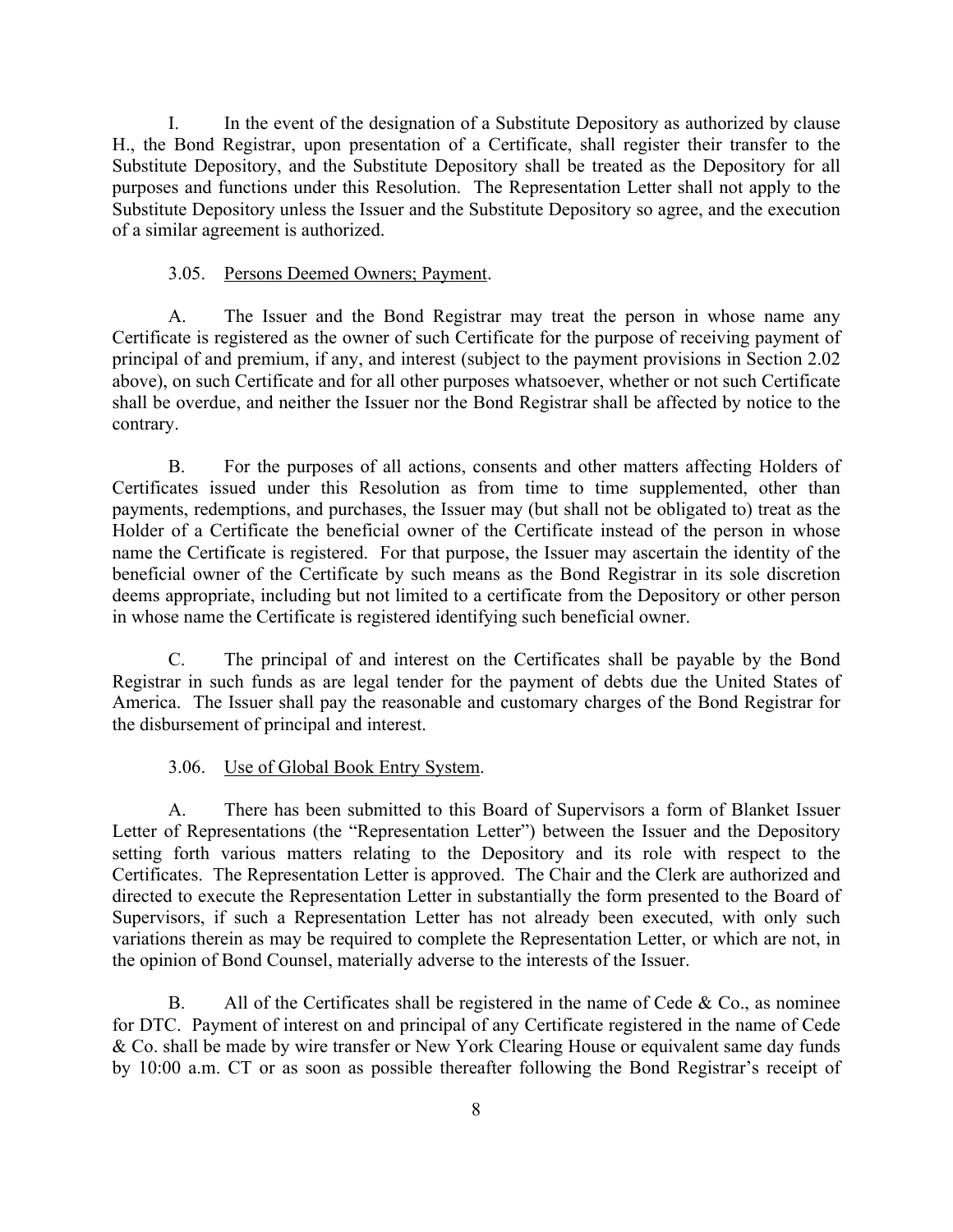funds from the Issuer on each Interest Payment Date to the account of Cede & Co. on each Interest Payment Date at the address indicated in or pursuant to the Representation Letter.

C. So long as DTC is the Depository or it or its nominee is the Holder of any Certificates, the Issuer shall comply with the provisions of the Representation Letter, as it may be amended or supplemented from time to time.

D. Additional matters with respect to, among other things, notices, consents and approvals by Holders and payments on the Certificates are set forth in the Representation Letter.

E. The provisions in the Representation Letter are incorporated herein by reference and made a part of this resolution, and if and to the extent any such provisions are inconsistent with the other provisions of this resolution, the provisions in the Representation Letter shall control.

3.07. Mutilated, Stolen or Destroyed Certificates. If a Certificate becomes mutilated or is destroyed, stolen, or lost, the Bond Registrar will deliver a new Certificate of like amount, number, maturity date, and tenor in exchange and substitution for and upon cancellation of the mutilated Certificate or in lieu of and in substitution for any Certificate destroyed, stolen, or lost, upon the payment of the reasonable expenses and charges of the Bond Registrar and the Issuer in connection therewith, including the cost of printing new Certificates; and, in the case of a Certificate destroyed, stolen, or lost, upon filing with the Bond Registrar and the Issuer of evidence satisfactory to it and the Issuer that the Certificate was destroyed, stolen, or lost, and of the ownership thereof, and upon furnishing to the Bond Registrar of an appropriate bond or indemnity in form, substance, and amount satisfactory to it and the Issuer and as provided by law, in which both the Issuer and the Bond Registrar must be named as obligees. Certificates so surrendered to the Bond Registrar will be canceled by the Bond Registrar and evidence of such cancellation must be given to the Issuer. If the mutilated, destroyed, stolen, or lost Certificate has already matured or been called for redemption in accordance with its terms, it is not necessary to issue a new Certificate prior to payment.

Section 4. Form of the Certificates.

4.01. The Certificates shall be printed or typewritten in substantially the following form:

# UNITED STATES OF AMERICA STATE OF MINNESOTA COUNTY OF STEARNS

 $R$ - $\overline{\mathcal{S}}$ 

TOWN OF AVON TAXABLE GENERAL OBLIGATION CERTIFICATE OF INDEBTEDNESS, SERIES 2010A (BUILD AMERICA BONDS)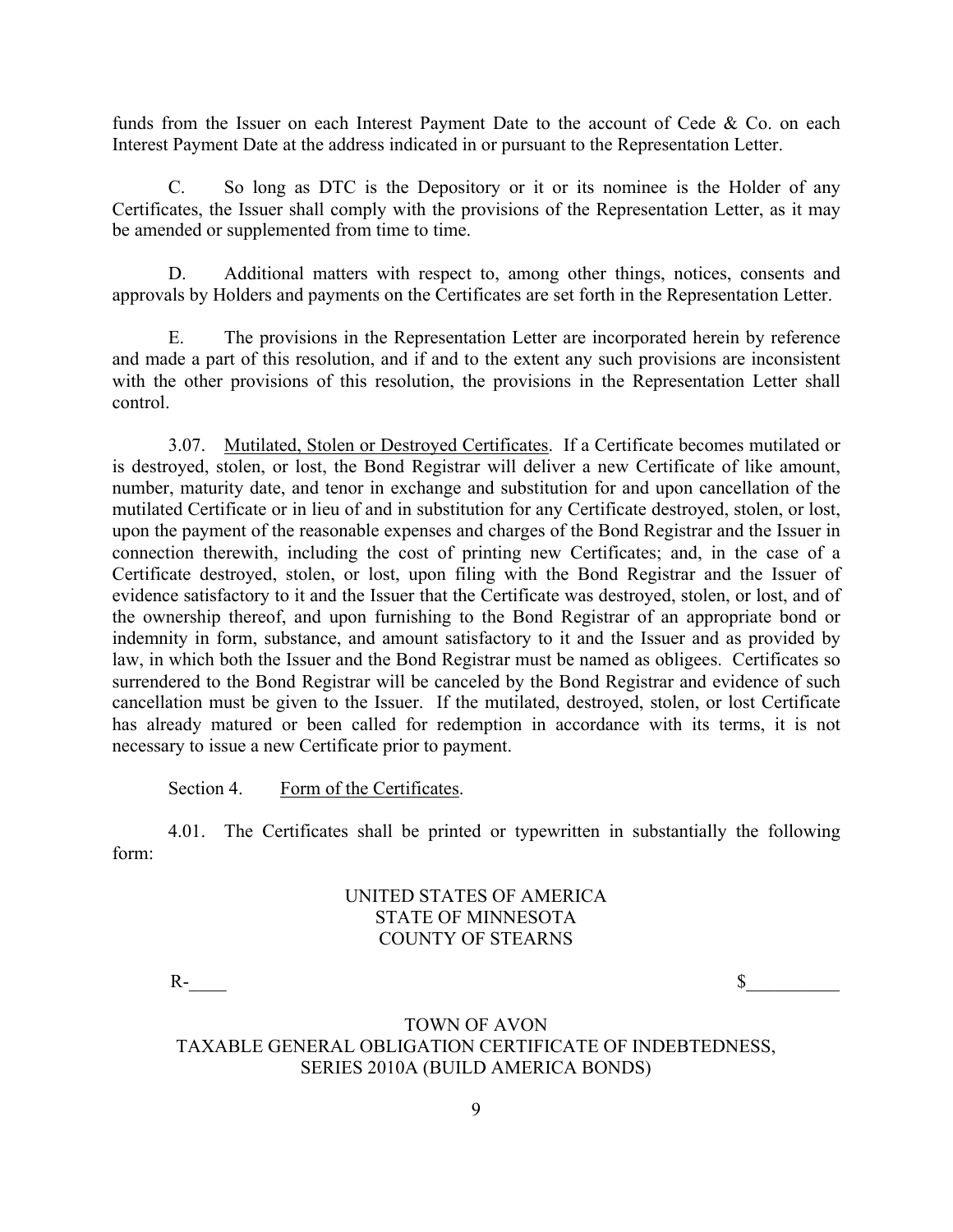| <u>Rate</u> | <b>Maturity Date</b> | Date of Original Issue | <b>CUSIP</b> |
|-------------|----------------------|------------------------|--------------|
| $\%$        | December 1, 20       | June 1, 2010           |              |

REGISTERED OWNER: CEDE & CO.

#### PRINCIPAL AMOUNT:

The Town of Avon, Stearns County, Minnesota (the "Issuer"), certifies that it is indebted and for value received, promises to pay to the registered owner specified above or on the Registration Certificate attached hereto, or registered assigns, in the manner hereinafter set forth, the principal amount specified above, on the maturity date specified above, and to pay interest thereon from June 1, 2010, or from the most recent Interest Payment Date (defined below) to which interest has been paid or duly provided for, until the principal amount is paid, said interest being at the rate per annum specified above. Interest is payable semiannually on June 1 and December 1 of each year (each referred to herein as an "Interest Payment Date") commencing on June 1, 2011, at the rate per annum specified above, calculated on the basis of a 360 day year of twelve 30 day months, until the principal amount is paid or has been provided for. This Certificate will bear interest from the most recent Interest Payment Date to which interest has been paid or duly provided for, or, if no interest has been paid or provided for, from the date of original issue hereof set forth above.

**Payment.** The principal of and premium, if any, on this Certificate are payable on each payment date upon presentation and surrender hereof at the office of U.S. Bank National Association, St. Paul, Minnesota, as registrar, paying agent, authenticating agent and transfer agent (the "Bond Registrar"), or at the office of such successor bond registrar as may be designated by the Issuer. Interest on this Certificate will be paid on each Interest Payment Date to the person in whose name this Certificate is registered (the "Holder" or "Bondholder") on the registration books of the Issuer maintained by the Bond Registrar and at the address appearing thereon at the close of business on the 15th day of the calendar month next preceding such Interest Payment Date (the "Regular Record Date"). Any interest not so timely paid or duly provided for shall cease to be payable to the person who is the Holder hereof as of the Regular Record Date, and shall be payable to the person who is the Holder thereof at the close of business on a date fixed for the payment of the defaulted interest, and notice of the special record date shall be given by the Bond Registrar to the Holders not less than (10) ten days prior thereto. The Bond Registrar shall make all payments with respect to this Certificate without, except for payment of principal on the Certificate, the presentation or surrender of this Certificate, and all such payments shall discharge the obligations of the Issuer to the extent of the payments so made. The principal of, premium, if any, and interest on this Certificate are payable in lawful money of the United States of America. For the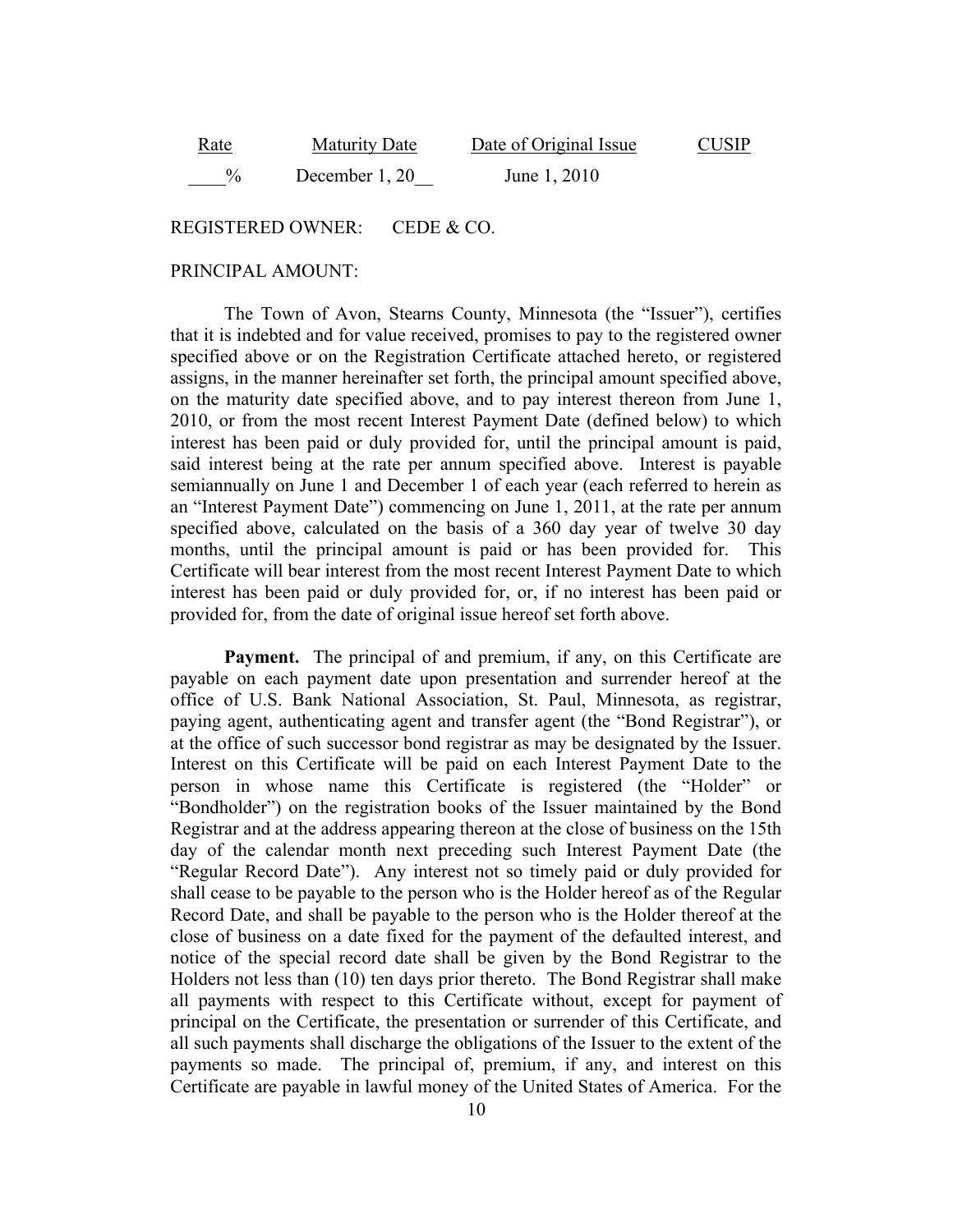prompt and full payment of such principal and interest as they become due, the full faith and credit of the Issuer are irrevocably pledged.

**Date of Payment Not Business Day.** If the date for payment of the principal of, premium, if any, or interest on this Certificate shall be a Saturday, Sunday, legal holiday or a day on which banking institutions in the City of New York, New York, or the city where the principal office of the Bond Registrar is located are authorized by law or executive order to close, then the date for such payment shall be the next succeeding day which is not a Saturday, Sunday, legal holiday or a day on which such banking institutions are authorized to close, and payment on such date shall have the same force and effect as if made on the nominal date of payment.

**Optional Redemption.** The Certificates maturing, or subject to mandatory redemption in the years 2011 through 2016 shall not be subject to optional redemption and prepayment before maturity, but those maturing, or subject to mandatory redemption, in the year 2017 and in subsequent years shall each be subject to redemption and prepayment at the option of the Issuer on February 1, 2016, and on any day thereafter, in whole or in part, and if in part, at the option of the Issuer and in such manner as the Issuer shall determine at a price of par plus accrued interest to the date of redemption.

**Extraordinary Redemption.** If an Extraordinary Event occurs, the Issuer may elect on any day to prepay the Certificates, in whole or in part, at a redemption price of par plus accrued interest. As used herein, an "Extraordinary Event" will have occurred if either (a) Section 54AA or 6431 of the Code is repealed, amended or modified in a matter which results in a reduction or the elimination of the 35% interest rate subsidy payment in the form of a refundable credit to the City by Treasury or (b) Treasury fails to make such an interest rate subsidy payment to which the City is entitled and such failure is not caused by an action or inaction by the City. The redemption date shall be a date designated by the City for which timely notice of redemption can be given.

**Mandatory Redemption.** The Certificates maturing in the years 2013, 2015, 2017 and 2019 shall be subject to mandatory redemption prior to maturity pursuant to the requirements of the Resolution at a redemption price equal to the stated principal amount thereof plus interest accrued thereon to the redemption date, without premium.

**Notice of and Selection of Certificates for Redemption.** Not less than 30 nor more than 60 days prior to the date fixed for redemption and prepayment of any Certificates, notice of redemption shall be mailed to each registered owner of a Certificate to be redeemed; provided, however, that so long as the Certificates are registered in the name of Cede & Co., as nominee for The Depository Trust Company, New York, New York ("DTC"), notice of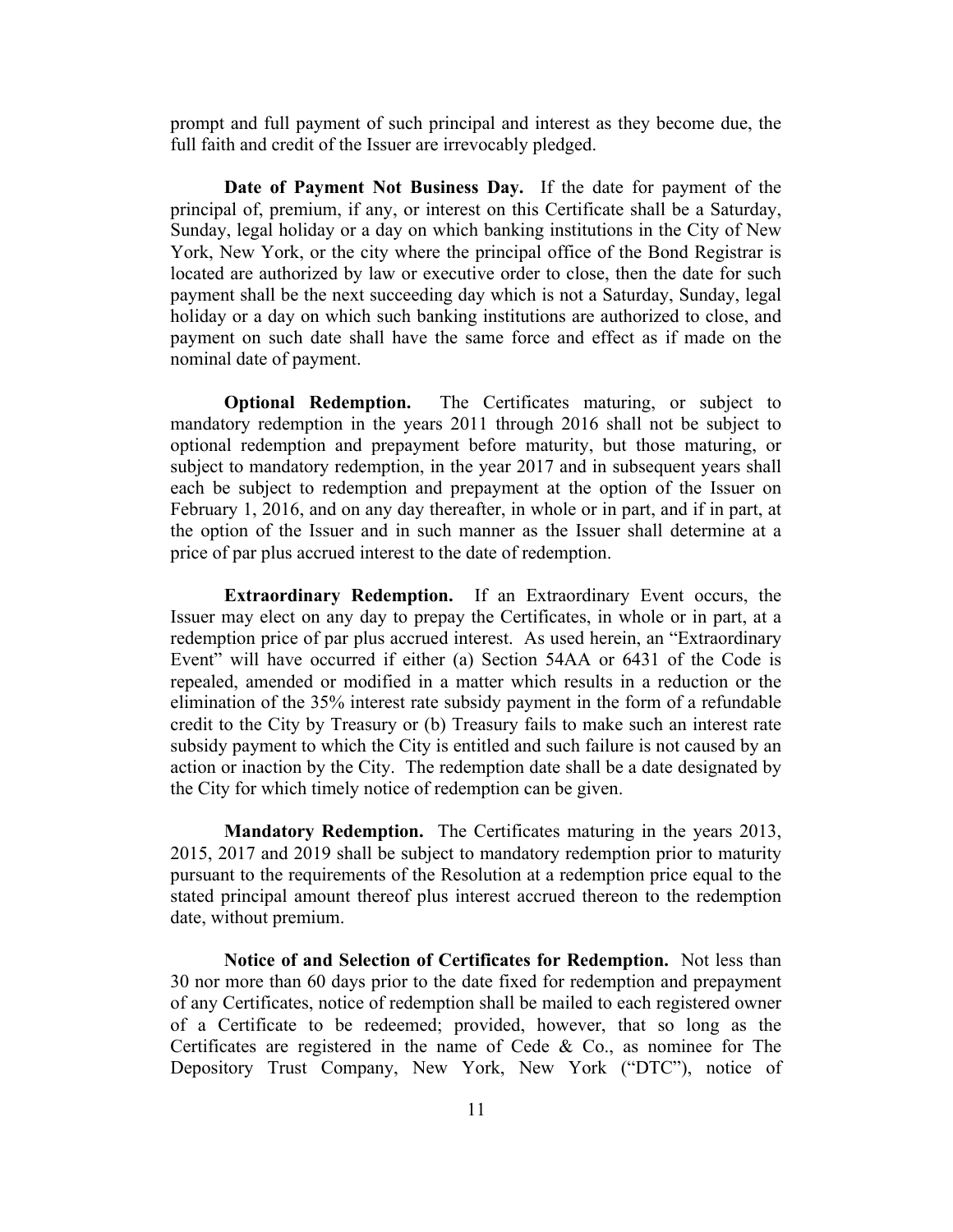redemption shall be given in accordance with the terms of the Blanket Issuer Letter of Representations which has been executed by the Issuer and DTC (the "Representation Letter").

If less than all the Certificates of a maturity are called for redemption while the Certificates are registered in the name of Cede  $\&$  Co., the Issuer or the Bond Registrar designated below will notify DTC of the particular amount of such maturity to be prepaid. DTC will determine by lot the amount of each participant's interest in such maturity to be redeemed and each participant will then select by lot the beneficial ownership interest in such maturity to be redeemed. If less than all the Certificates of a maturity are called for redemption and the Certificates are not registered in the name of Cede  $\&$  Co., the Bond Registrar will determine by lot or other manner deemed fair, the amount of each maturity to be redeemed. All prepayments shall be at a price equal to the principal amount thereof plus accrued interest. If any Certificate is redeemed in part, upon surrender of the Certificate being redeemed, the Issuer shall deliver or cause to be delivered to the registered owner of such Certificate, a Certificate in like form in the principal amount equal to that portion of the Certificate so surrendered not being redeemed.

**Issuance; Purpose.** This Certificate is one of a series issued by the Issuer in the total aggregate amount of \$560,000, all of like original issue date and tenor, except as to number, maturity date, redemption privilege, denomination and interest rate, pursuant to: (i) the authority contained in Chapter 475 of the Act; (ii) the Constitution of the State of Minnesota and all other laws thereunto enabling; and (iii) an authorizing resolution adopted by the governing body of the Issuer on May 19, 2010 (the "Resolution") and is issued for the purpose of financing the acquisition and betterment of a new town hall and maintenance facility. The principal of and interest on the Certificates are payable from ad valorem taxes pledged to the Debt Service Account within the Issuer's 2010 Town Hall Certificates Project Fund, as set forth in the Resolution to which reference is made for a full statement of rights and powers thereby conferred.

**General Obligation.** This Certificate constitutes a general obligation of the Issuer, and to provide moneys for the prompt and full payment of the principal and interest when the same become due, the full faith and credit and taxing powers of the Issuer have been and are irrevocably pledged.

**Denominations; Exchange.** The Certificates of this series are issued as fully registered bonds without coupons, in the denomination of \$5,000 or any integral multiple thereof. The Issuer will, at the request of the registered owner, issue one or more new fully registered Certificates in the name of the registered owner in the aggregate principal amount equal to the unpaid principal balance of this Certificate, and of like tenor except as to number and principal amount at the principal office of the Bond Registrar, but only in the manner and subject to the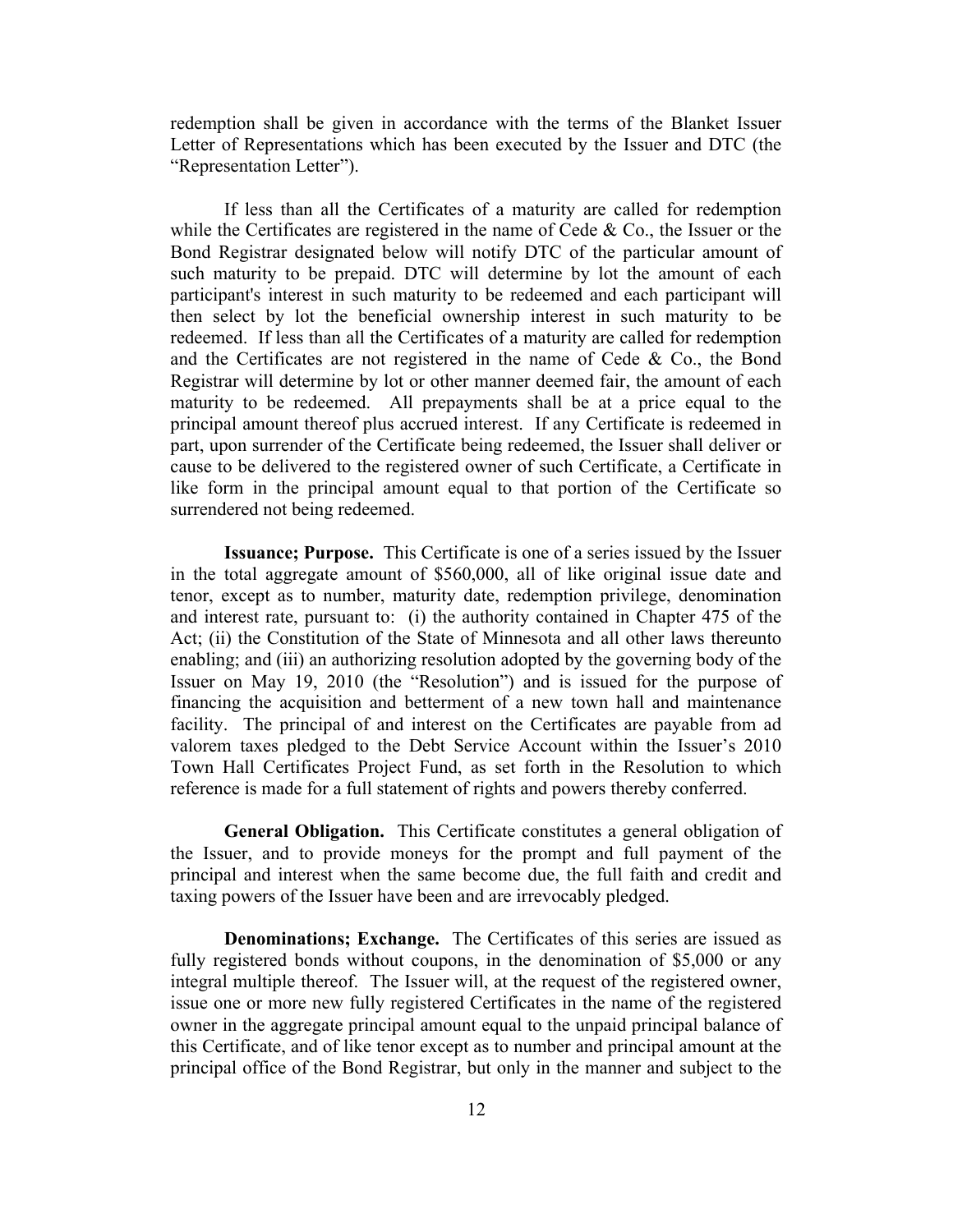limitations provided in the Resolution and the Representation Letter. Reference is made to the Resolution for a description of the rights and duties of the Bond Registrar. Copies of the Resolution are on file in the principal office of the Bond Registrar.

**Registration; Transfer.** This Certificate shall be registered in the name of the payee on the books of the Issuer by presenting this Certificate for registration to the Bond Registrar, whose representative will endorse his or her name and note the date of registration opposite the name of the payee in the Registration Certificate attached hereto. Thereafter this Certificate may be transferred by delivery with an assignment duly executed by the Holder or the Holder's legal representative, and the Issuer and Bond Registrar may treat the Holder as the person exclusively entitled to exercise all the rights and powers of an owner until this Certificate is presented with such assignment for registration of transfer, accompanied by assurance of the nature provided by law that the assignment is genuine and effective, and until such transfer is registered on said books and noted hereon by the Bond Registrar, all subject to the terms and conditions provided in the Resolution and the Representation Letter and to reasonable regulations of the Issuer contained in any agreement with, or notice to, the Bond Registrar. Thereupon the Issuer shall execute (if required by law or the Resolution) and the Bond Registrar shall authenticate (if required by law or the Resolution) and deliver, in exchange for this Certificate, one or more new fully registered Certificates in the name of the transferee, of an authorized denomination, in an aggregate principal amount equal to the principal amount of this Certificate, of the same maturity, and bearing interest at the same rate.

**Fees Upon Transfer or Loss.** The Bond Registrar may require payment of a sum sufficient to cover any tax or other governmental charge payable in connection with the transfer or exchange of this Certificate and any legal or unusual costs regarding transfers and lost Certificates. No service charge shall be made by the Issuer for any transfer or exchange hereinbefore referred to but the Issuer may require payment of a sum sufficient to cover any tax or other governmental charge payable in connection therewith.

**Treatment of Registered Owner.** The Issuer and Bond Registrar may treat the person in whose name this Certificate is registered as the owner hereof for the purpose of receiving payment as herein provided and for all other purposes whatsoever, whether or not this Certificate shall be overdue, and neither the Issuer nor the Bond Registrar shall be affected by notice to the contrary.

**Authentication.** This Certificate shall not be valid or become obligatory for any purpose or be entitled to any security or benefit under the Resolution until either (i) the Bond Registrar's Authentication Certificate hereon shall have been executed by the Bond Registrar by one of its authorized representatives or (ii) the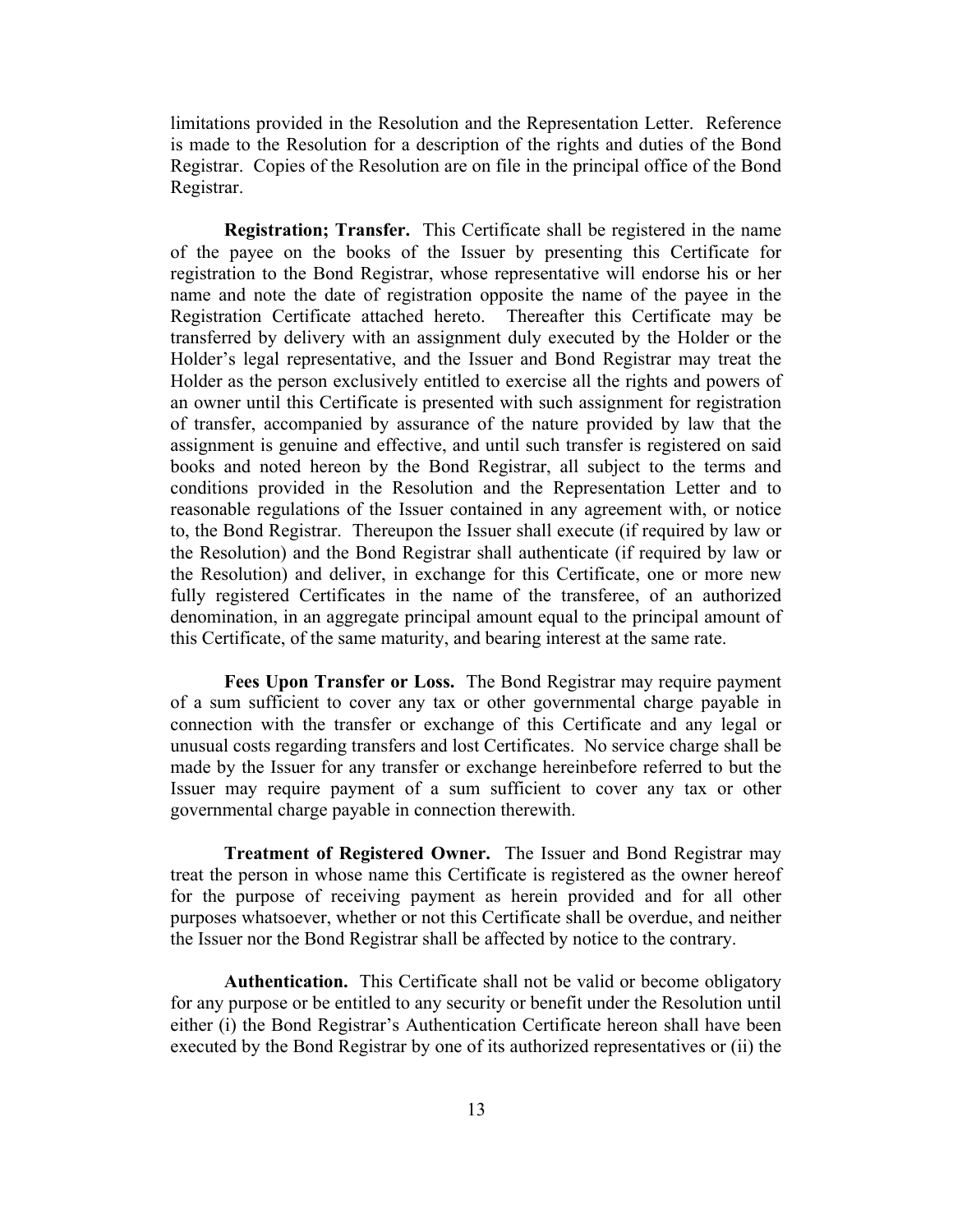Certificate has been manually executed by at least one officer of the governing body of the Issuer.

IT IS CERTIFIED, RECITED, COVENANTED AND AGREED that all acts, conditions and things required by the Constitution and laws of the State of Minnesota to be done, to happen and to be performed precedent to and in the issuance of this Certificate in order to make it a valid and binding general obligation of the Issuer enforceable in accordance with its terms, have been done, have happened and have been performed in regular and due form, time and manner as so required; that, if necessary for payment of principal of and interest on the Certificates of this issue, ad valorem taxes may be levied upon all taxable property in the Issuer without limitation as to rate or amount; and that the issuance of this Certificate on the date of original issue hereof and the date of its actual original issuance and delivery, does not exceed any constitutional or statutory limitation of indebtedness.

IN WITNESS WHEREOF, the Town of Avon, Stearns County, Minnesota, by its governing body, has caused this Certificate to be executed in its name by the facsimile or manual signature of the Chair and attested by the facsimile or manual signature of the Clerk, the Issuer having no seal or said seal having been intentionally omitted as permitted by law.

ATTEST:

Clerk Chair

*(form-no signature required (form-no signature required)*

Date of Authentication:

## BOND REGISTRAR'S AUTHENTICATION CERTIFICATE

The Bond Registrar confirms that the books reflect the ownership of the Certificate registered in the name of the owner named above in the principal amount and maturing on the date stated above and this Certificate is one of the Certificates of the series issued pursuant to the Resolution hereinabove described.

U.S. BANK NATIONAL ASSOCIATION St. Paul, Minnesota Bond Registrar

 $By$ 

Authorized Representative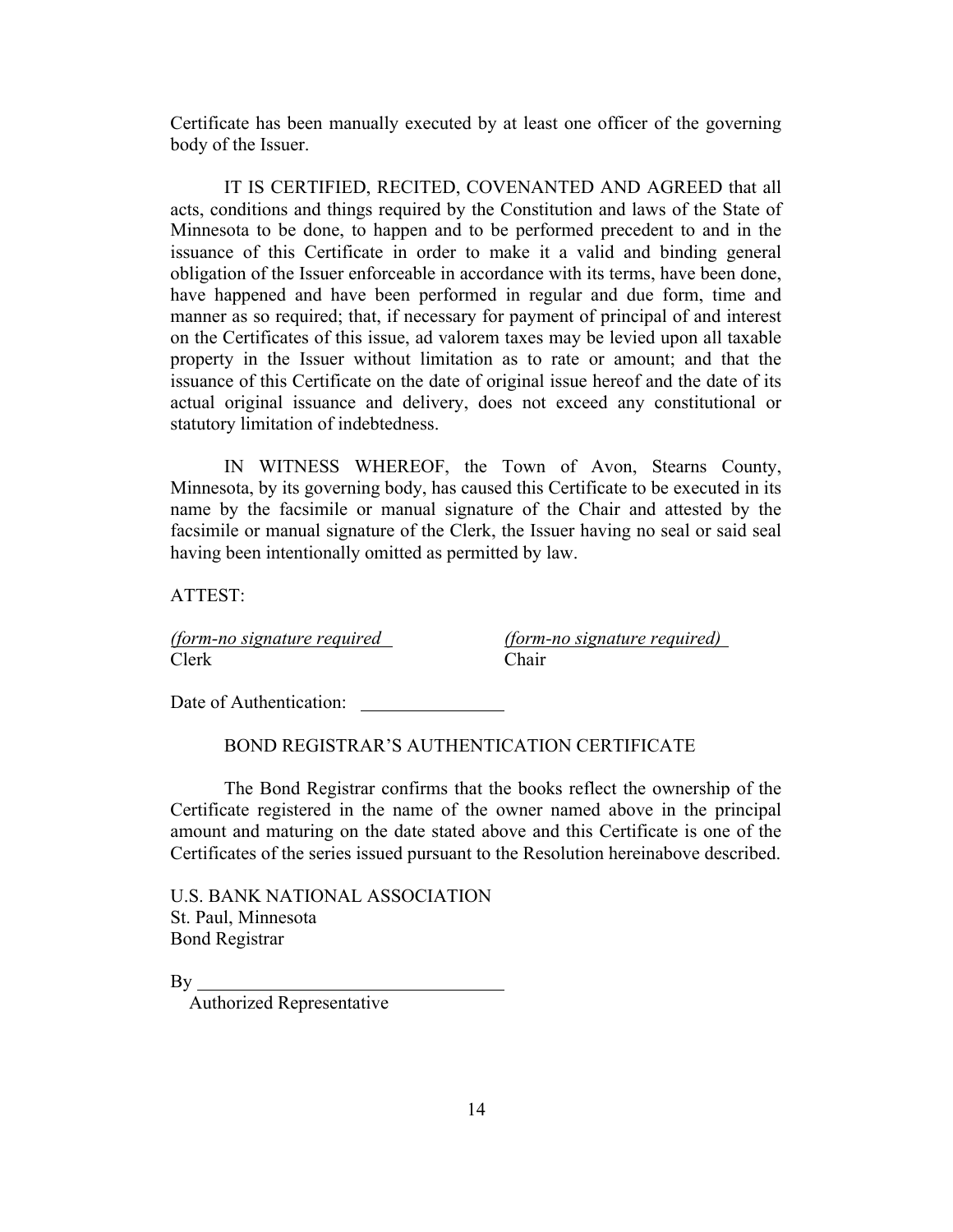#### REGISTRATION CERTIFICATE

This Bond must be registered as to both principal and interest in the name of the owner on the books to be kept by U.S. Bank National Association of St. Paul, Minnesota, as Bond Registrar. No transfer of this Bond shall be valid unless made on said books by the registered owner or the owner's attorney thereunto duly authorized and similarly noted on the registration books. The ownership of the unpaid principal balance of this Bond and the interest accruing thereon is registered on the books of U.S. Bank National Association in the name of the registered owner last noted below.

| Date    | Registered Owner           | <b>Signature of Bond Registrar</b> |
|---------|----------------------------|------------------------------------|
|         | Cede & Co.                 |                                    |
| 06/1/10 | c/o The Depository Trust   |                                    |
|         | Company                    |                                    |
|         | 55 Water Street            |                                    |
|         | New York, NY 10041         |                                    |
|         | Federal Taxpayer I.D. No.: |                                    |
|         | 13-2555119                 |                                    |
|         |                            |                                    |

### ASSIGNMENT

FOR VALUE RECEIVED, the undersigned sells, assigns and transfers  $unto$   $\blacksquare$ 

(Name and Address of Assignee)

Social Security or Other Identifying Number of Assignee

the within Bond and all rights thereunder and irrevocably constitutes and appoints \_\_\_\_\_\_\_\_\_\_\_\_\_\_\_\_\_\_\_\_\_\_\_\_\_\_\_\_\_\_\_\_\_\_\_\_\_\_\_\_\_\_\_\_\_\_\_\_\_\_\_\_\_\_\_\_\_

attorney to transfer the said Bond on the books kept for registration thereof with full power of substitution in the premises.

Dated:

NOTICE: The signature to this assignment must correspond with the name of the registered owner as it appears upon the face of the within Bond in every particular, without alteration or enlargement or any change whatsoever.

 $\mathcal{L}_\text{max}$  , and the set of the set of the set of the set of the set of the set of the set of the set of the set of the set of the set of the set of the set of the set of the set of the set of the set of the set of the  $\mathcal{L}_\text{max}$  , and the set of the set of the set of the set of the set of the set of the set of the set of the set of the set of the set of the set of the set of the set of the set of the set of the set of the set of the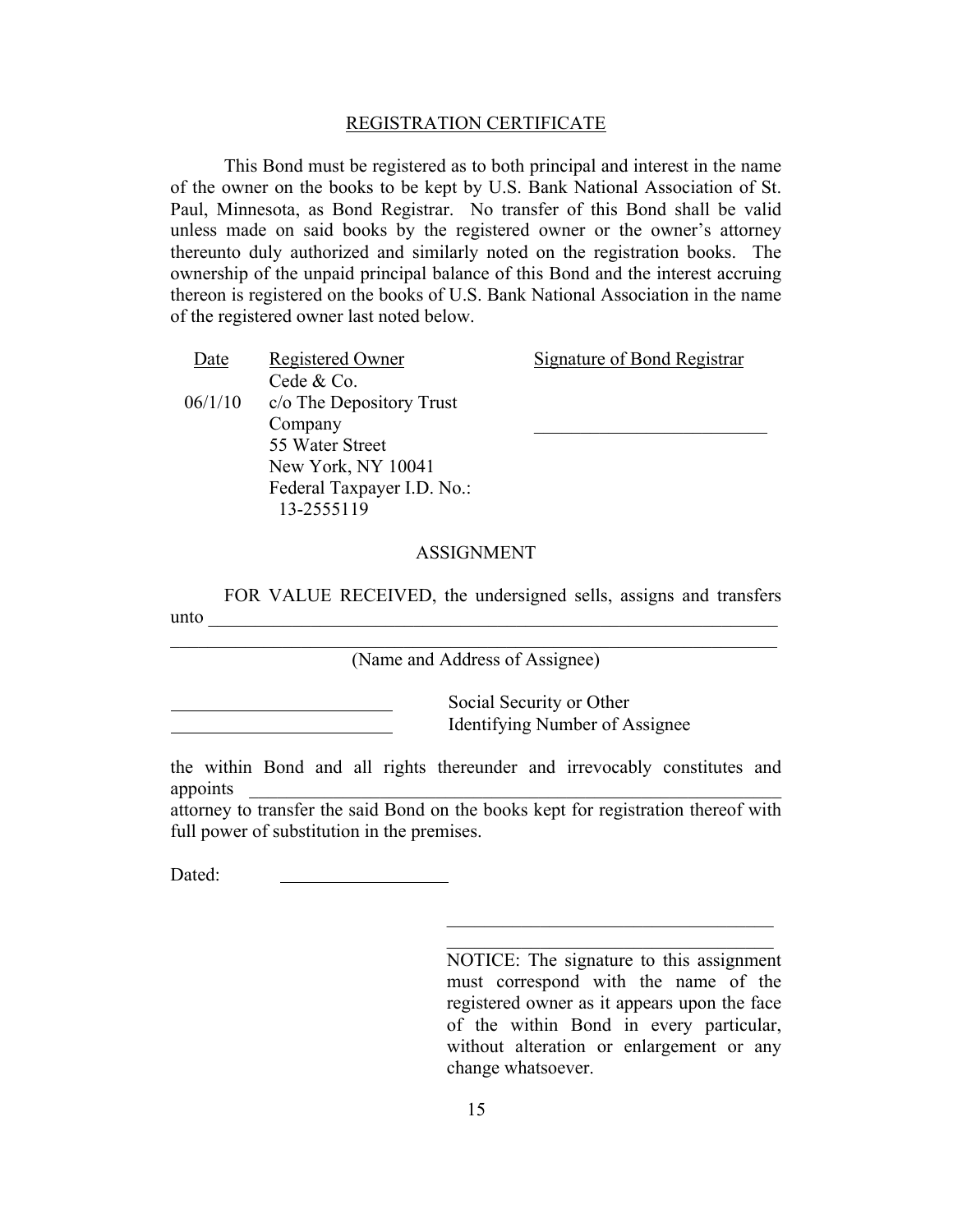Signature Guaranteed:

(Bank, Trust Company, member of National Securities Exchange)

*Unless this Bond is presented by an authorized representative of The Depository Trust Company, a New York corporation ("DTC"), to the Issuer or its agent for registration of transfer, exchange, or payment, and any bond issued is registered in the name of Cede & Co. or in such other name as is requested by an authorized representative of DTC (and any payment is made to Cede & Co. or to such other entity as is requested by an authorized representative of DTC), ANY TRANSFER, PLEDGE, OR OTHER USE HEREOF FOR VALUE OR OTHERWISE BY OR TO ANY PERSON IS WRONGFUL, inasmuch as the registered owner hereof, Cede & Co., has an interest herein.*

4.02. Preparation and Execution. The Certificates shall be prepared for execution in accordance with the approved form and shall be signed by the manual or facsimile signature of the Chair and attested by the manual or facsimile signature of the Clerk. The legal opinion of Fryberger, Buchanan, Smith & Frederick, P.A. shall be appended to each Certificate. The corporate seal of the Issuer may be omitted from the Certificates as permitted by law. In case any officer whose signature or a facsimile of whose signature shall appear on the Certificates shall cease to be an officer before delivery of the Certificates, such signature or facsimile shall nevertheless be valid and sufficient for all purposes, the same as if he or she had remained in office until delivery.

4.03. Delivery of the Certificates. Delivery of the Certificates and payment of the purchase price shall be made at a place mutually satisfactory to the Issuer and the Purchaser. Printed or typewritten, and executed Certificates shall be furnished by the Issuer without cost to the Purchaser. The Certificates, when prepared in accordance with this Resolution and executed, shall be delivered by or under the direction of the Treasurer to the Purchaser upon receipt of the purchase price plus accrued interest.

### Section 5. Covenants, Accounts and Tax Levies.

5.01. The Fund. There is created a special fund to be designated the "2010 Town Hall Certificates Project Fund" (the "Fund") to be administered and maintained by the Treasurer as a bookkeeping account separate and apart from all other funds maintained in the official financial records of the Issuer. The Fund shall be maintained in the manner herein specified until all of the Certificates and the interest thereon have been fully paid. There shall be maintained in the Fund two (2) separate accounts, to be designated the "Construction Account" and "Debt Service Account," respectively: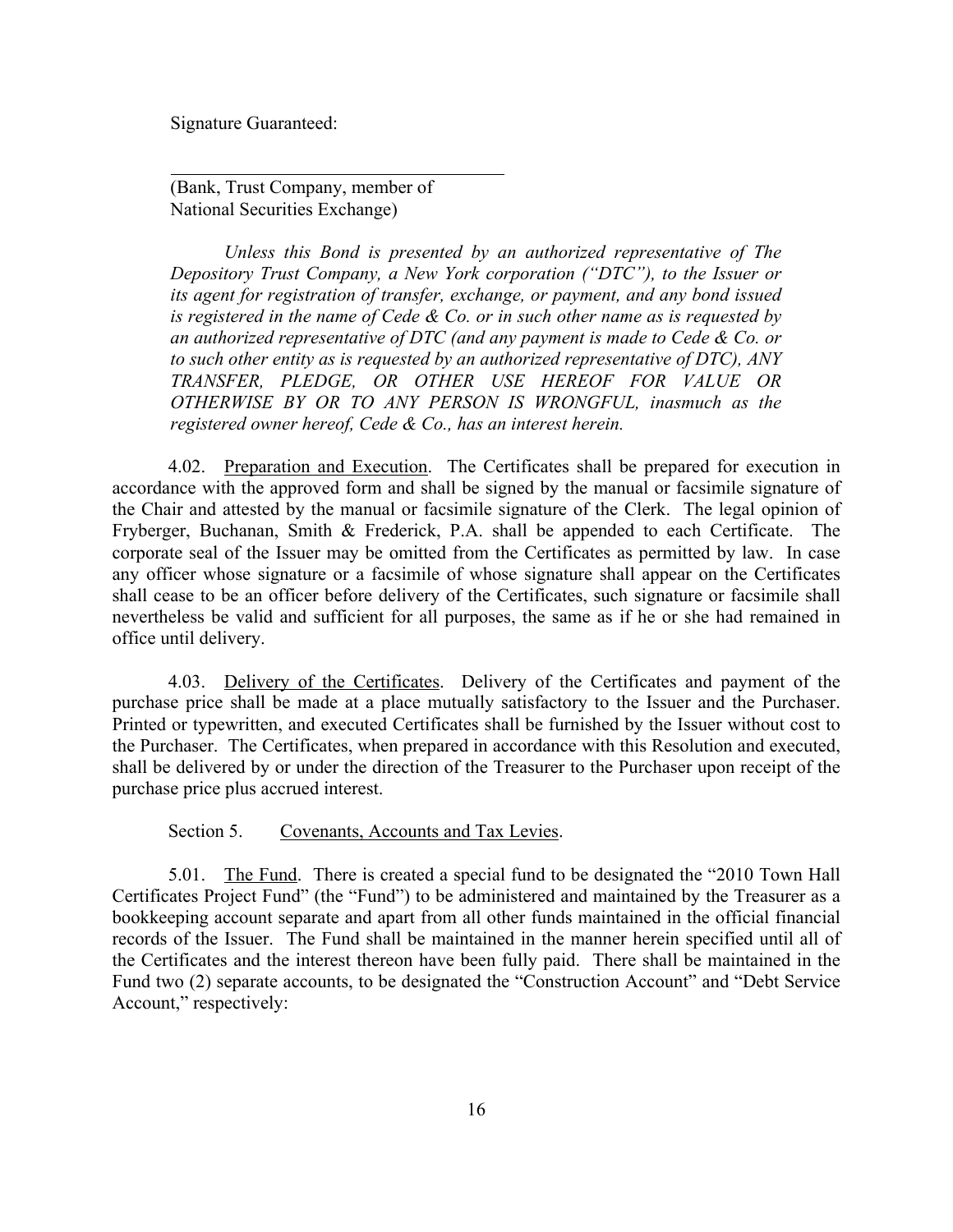### A. Construction Account.

(1) On receipt of the purchase price of the Certificates, the Issuer shall credit proceeds from the sale of the Certificates, less amounts allocated as capitalized interest funded from Certificate proceeds (the "Capitalized Interest"), less amounts used to pay part of the interest cost of the issue as allowed by Section 475.56 of the Act (the "Additional Interest") and less amounts allocated to Accrued Interest, to the Construction Account.

(2) From the Construction Account there shall be paid all costs and expenses of making the Project, including the cost of any construction contracts heretofore let and all other costs incurred and to be incurred of the kind authorized in Section 475.65 of the Act; and the moneys in said account shall be used for no other purpose except as otherwise provided by law; provided that the proceeds of the Certificates may also be used to the extent necessary to pay interest on the Certificates due prior to the anticipated date of commencement of the collection of taxes herein levied or covenanted to be levied. Other costs for which payment from the Construction Account is authorized shall include costs of legal, financial advisory, and other professional services, printing and publication costs, and costs of issuance of the Certificates.

### B. Debt Service Account.

(1) There is pledged and appropriated and there shall be credited to the Debt Service Account: (i) the Accrued Interest; (ii) the Additional Interest; (iii) the Capitalized Interest; (iv) the ad valorem taxes hereinafter levied; (v) all funds remaining in the Construction Account after completion of the Project and payment of the costs thereof, not so transferred to the account of another improvement; (vi) any and all other moneys which are properly available and are appropriated by the governing body of the Issuer to the Debt Service Account; and (vii) investment earnings on the monies identified in the foregoing clauses (i) through (vii). The proceeds of the Certificates described in clause (i) of the preceding sentence shall be used for payment of interest on the Certificates.

(2) The money in such account shall be used for no purpose other than the payment of principal and interest and redemption premium, if any, on the Certificates and any other general obligation bonds of the Issuer hereafter issued by the Issuer and made payable from said account as provided by law; provided, however, that if any payment of principal or interest shall become due when there is not sufficient money in the Debt Service Account, the Treasurer shall pay the same from any other fund of the Issuer, which fund shall be reimbursed from the Debt Service Account when the balance therein is sufficient.

5.02. Tax Levy. A. For the prompt and full payment of the principal and interest on the Certificates when due, the full faith and credit and taxing power of the Issuer are irrevocably pledged. There is levied a direct annual ad valorem tax upon all taxable property in the Issuer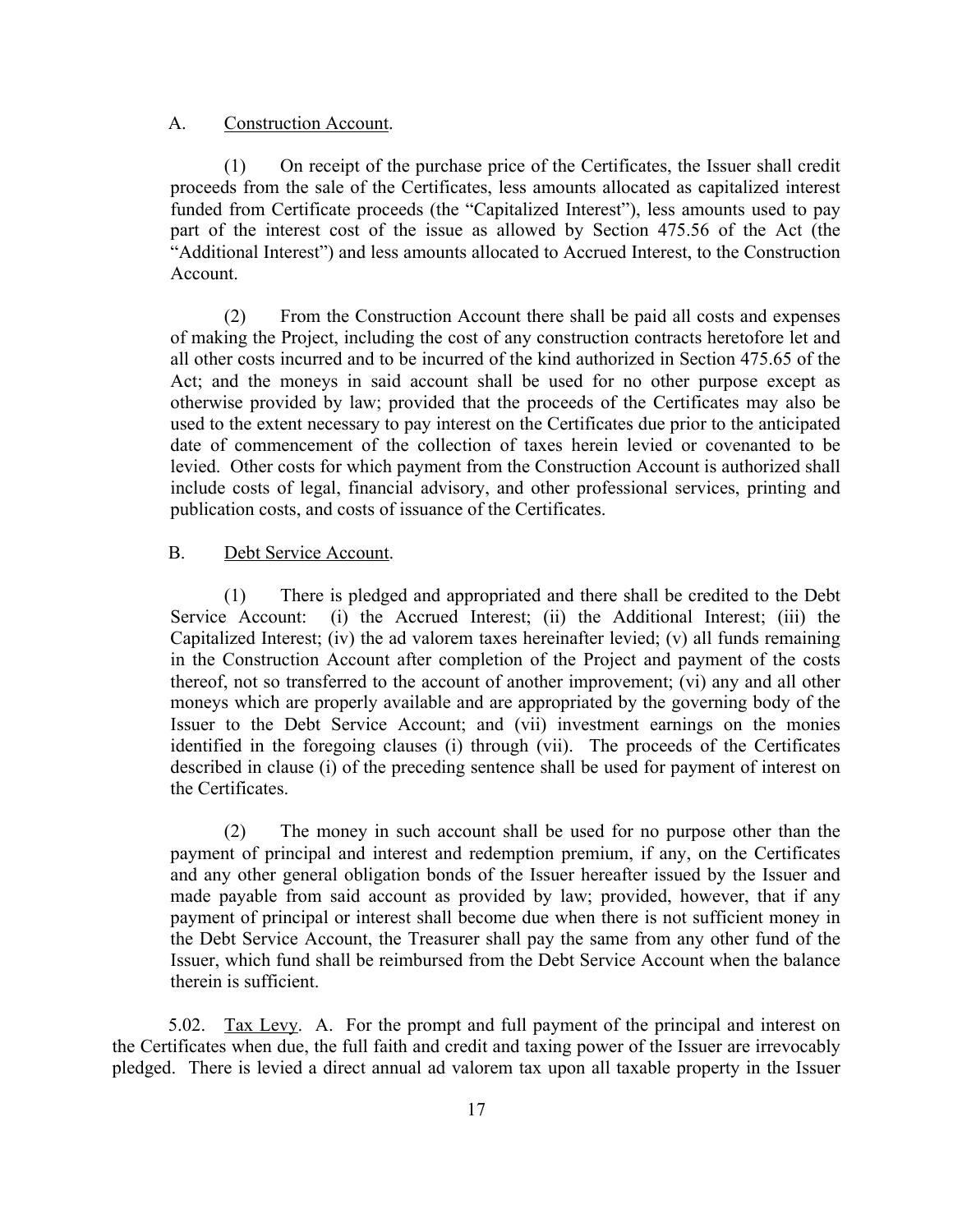which shall be spread upon the tax rolls and collected with and as part of other general property taxes in the Issuer. Said levies are for the years and in the amounts set forth in ATTACHMENT A hereto, which is incorporated by reference as though fully set forth herein.

B. The tax levies are such that if collected in full, they together with estimated collections of investment earnings, will produce at least 5% in excess of the amount needed to meet when due the principal and interest payments on the Certificates.

C. The tax levies shall be irrepealable so long as any of the Certificates are outstanding and unpaid; provided, however, that on November 30 of each year, while any Certificates issued hereunder remain outstanding, the Board of Supervisors shall reduce or cancel the above levies to the extent of funds available in the Debt Service Account to pay principal and interest due during the ensuing year, and shall direct the County Auditor to reduce the levy for such calendar year by that amount.

5.04. Investments. Monies on deposit in the Construction Account and in the Debt Service Account may, at the discretion of the Treasurer, be invested in securities permitted by Minnesota Statutes, Chapter 118A, that any such investments shall mature at such times and in such amounts as will permit for payment of project costs and/or payment of the principal and interest on the Certificates when due.

## Section 6. Tax Covenants.

6.01. Build America Bonds Election. The Issuer irrevocably elects to have Section 54AA of the Internal Revenue Code of 1986, as amended (the "Code"), applied to the Certificates, specifically including Section 54AA(g) of the Code. The term "Internal Revenue Code" or "Code" as used herein includes the Internal Revenue Code of 1986, as amended, and all regulations, amended regulations and proposed regulations issued thereunder, as now existing, or as hereafter amended or proposed.

# 6.02. General.

A. The Issuer covenants and agrees with the Holders of the Certificates that the Issuer will (i) take all action on its part necessary to cause the interest on the Certificates to be eligible to be treated as exempt from federal income taxes including, without limitation, restricting, to the extent necessary, the yield on investments made with the proceeds of the Certificates and investment earnings thereon, making required payments to the federal government, if any, and maintaining books and records in a specified manner, where appropriate, and (ii) refrain from taking any action, other than the election made in Section 6.01 of this Resolution which would cause interest on the Certificates to be treated as subject to federal income taxes, including, without limitation, refraining from spending the proceeds of the Certificates and investment earnings thereon on certain specified purposes.

B. The Issuer covenants with the Holders from time to time of the Certificates that it will not take, or permit to be taken by any of its officers, employees or agents, any action, other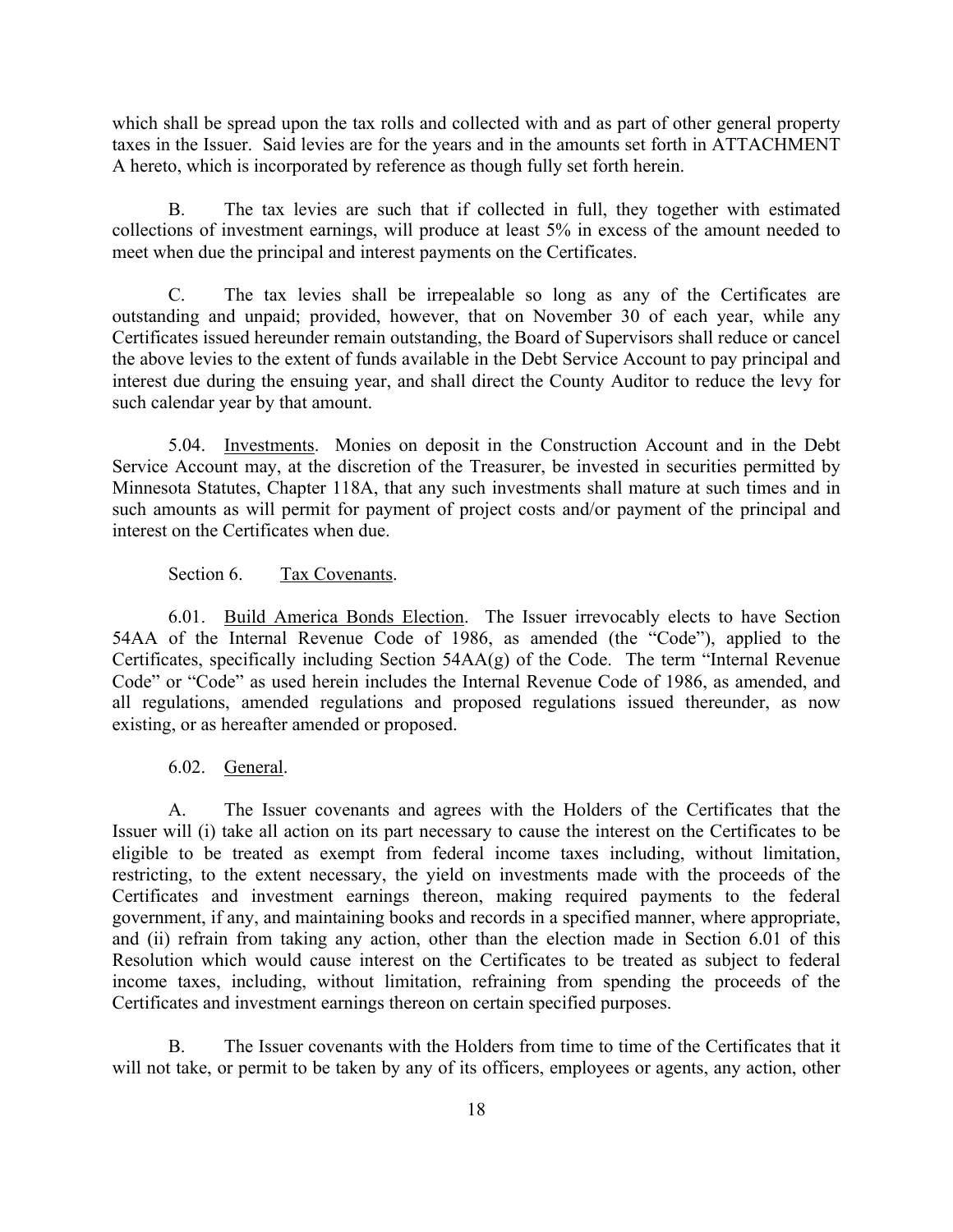than the election made in Section 6.01 of this Resolution which would cause the interest payable on the Certificates to be treated as subject to taxation under the Internal Revenue Code; and that it will take, or it will cause its officers, employees or agents to take, all affirmative actions within its powers which may be necessary to insure that such interest will not become subject to taxation under the Code, had the Issuer not made the election in Section 6.01 of this Resolution.

C. No portion of the proceeds of the Certificates shall be used directly or indirectly to acquire higher yielding investments or to replace funds which were used directly or indirectly to acquire higher yielding investments, except (i) for a reasonable temporary period until such proceeds are needed for the purpose for which the Certificates were issued and (ii) in addition to the above in an amount not greater than the lesser of five percent (5%) of the proceeds of the Certificates or \$100,000. To this effect any proceeds of the Certificates and any sums from time to time held in the Debt Service Account (or any other Issuer account which will be used to pay principal or interest to become due on the Certificates payable therefrom) in excess of amounts which under then applicable federal arbitrage restrictions may be invested without regard to yield shall not be invested at a yield in excess of the applicable yield restrictions imposed by said arbitrage regulations on such investments after taking into account any applicable "temporary periods" or "minor portion" made available under the federal arbitrage regulations and the provisions of Sections 54AA and 6431 of the Code. Money in those funds shall not be invested in obligations or deposits issued by, guaranteed by or insured by the United States or any agency or instrumentality thereof if and to the extent that such investment would cause the Certificates to be "federally guaranteed" within the meaning of Section 149(b) of the Code, other than as permitted by Sections 54AA and 6431 of the Code.

6.03. Small-Issuer Rebate Exception. For purposes of qualifying for the small-issuer exception to the federal arbitrage rebate requirements, the Issuer finds, determines and declares:

A. the Issuer is a governmental unit with general taxing powers;

B. the Certificates are not "private activity bonds" as defined in Section 141 of the Code;

C. 95% or more of the net proceeds of the Certificates are to be used for local governmental activities of the Issuer; and

D. the aggregate face amount of the tax-exempt obligations and Build America Bonds (other than private activity bonds), including the Certificates, issued by the Issuer during the calendar year in which the Certificates are issued is not reasonably expected to exceed \$5,000,000, all within the meaning of Section  $148(f)(4)(D)$  of the Code.

6.04. Limitation on Issuance Costs. The Issuer will not use more than two percent of the sale proceeds of the Certificates (including, but not limited to, investment earnings, if any), to pay costs of issuance of the Certificates [within the meaning of Code Section 147(g)].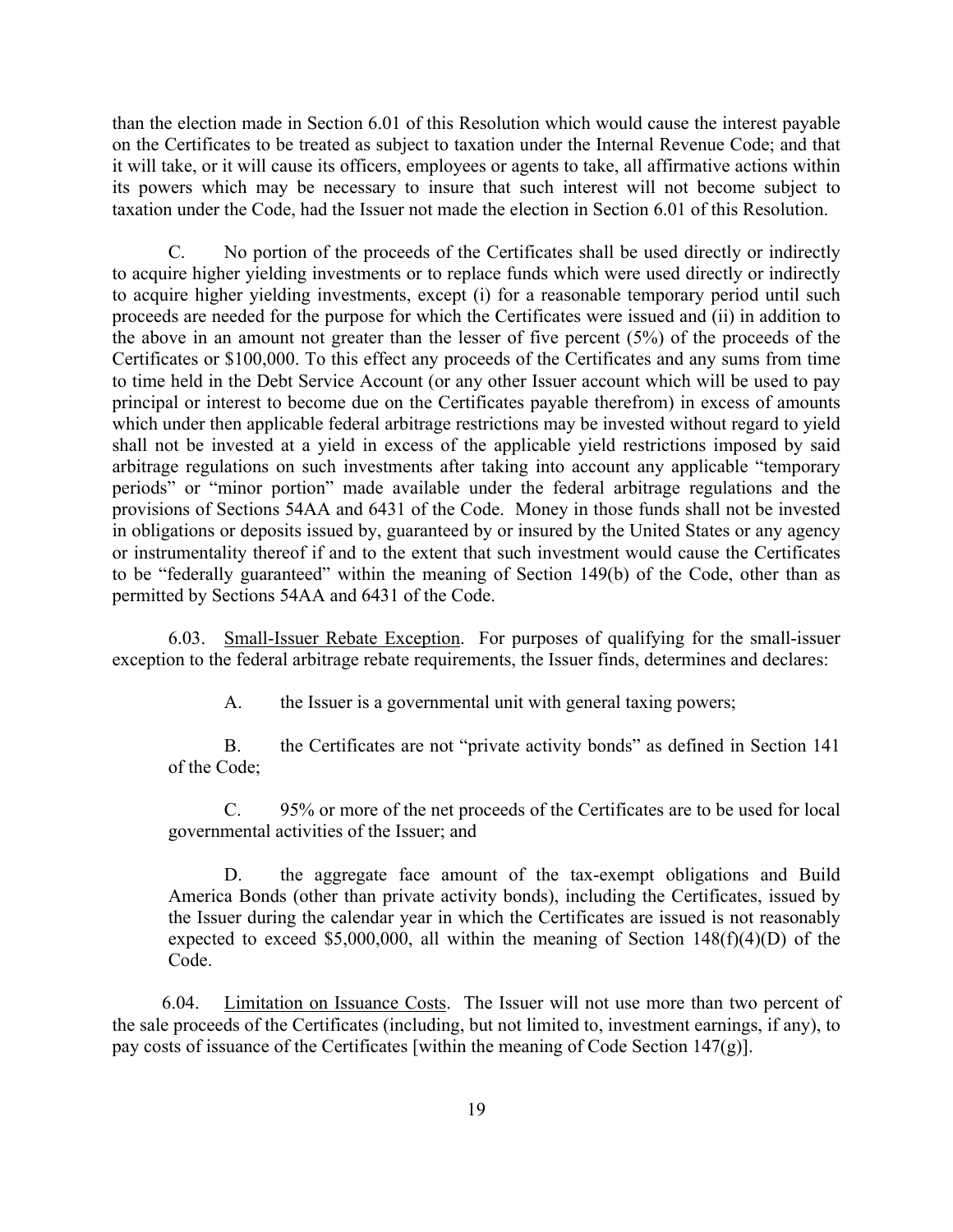6.05. Compliance With Reimbursement Bond Regulations. The provisions of this paragraph are intended to establish and provide for the Issuer's compliance with United States Treasury Regulations Section 1.150-2 (the "Reimbursement Regulations") applicable to the "reimbursement proceeds" of the Certificates, being those portions thereof which will be used by the Issuer to reimburse itself for any expenditure which the Issuer paid or will have paid prior to the Closing Date (a "Reimbursement Expenditure"). The Issuer certifies and/or covenants as follows:

A. Not later than sixty days after the date of payment of a Reimbursement Expenditure, the Issuer (or person designated to do so on behalf of the Issuer) has made or will have made a written declaration of the Issuer's official intent (a "Declaration") which effectively (i) states the Issuer's reasonable expectation to reimburse itself for the payment of the Reimbursement Expenditure out of the proceeds of a subsequent borrowing; (ii) gives a general and functional description of the property, project or program to which the Declaration relates and for which the Reimbursement Expenditure is paid, or identifies a specific fund or account of the Issuer and the general functional purpose thereof from which the Reimbursement Expenditure was to be paid (collectively the "project"); and (iii) states the maximum principal amount of debt expected to be issued by the Issuer for the purpose of financing the project; provided, however, that no such Declaration shall necessarily have been made with respect to: (i) "preliminary expenditures" for the project, defined in the Reimbursement Regulations to include engineering or architectural, surveying and soil testing expenses and similar prefatory costs, which in the aggregate do not exceed 20% of the "issue price" of the Bonds, and (ii) a *de minimus* amount of Reimbursement Expenditures not in excess of the lesser of \$100,000 or 5% of the proceeds of the Certificates.

B. Each Reimbursement Expenditure is a capital expenditure or a cost of issuance of the Certificates or any of the other types of expenditures described in Section 1.150-2(d)(3) of the Reimbursement Regulations.

C. The "reimbursement allocation" described in the Reimbursement Regulations for each Reimbursement Expenditure shall and will be made forthwith following (but not prior to) the issuance of the Bonds and in all events within the period ending on the date which is the later of eighteen months after payment of the Reimbursement Expenditure or one year after the date on which the project to which the Reimbursement Expenditure relates is first placed in service, but not more than three years after the date of the Reimbursement Expenditure.

D. Each such reimbursement allocation will be made in a writing that evidences the Issuer's use of Certificate proceeds to reimburse the Reimbursement Expenditure and, if made within 30 days after the Certificates are issued, shall be treated as made on the day the Certificates are issued.

6.06. Arbitrage Certification. The Chair, Clerk and Treasurer, being the officers of the Issuer charged with the responsibility for issuing the Certificates pursuant to this Resolution, are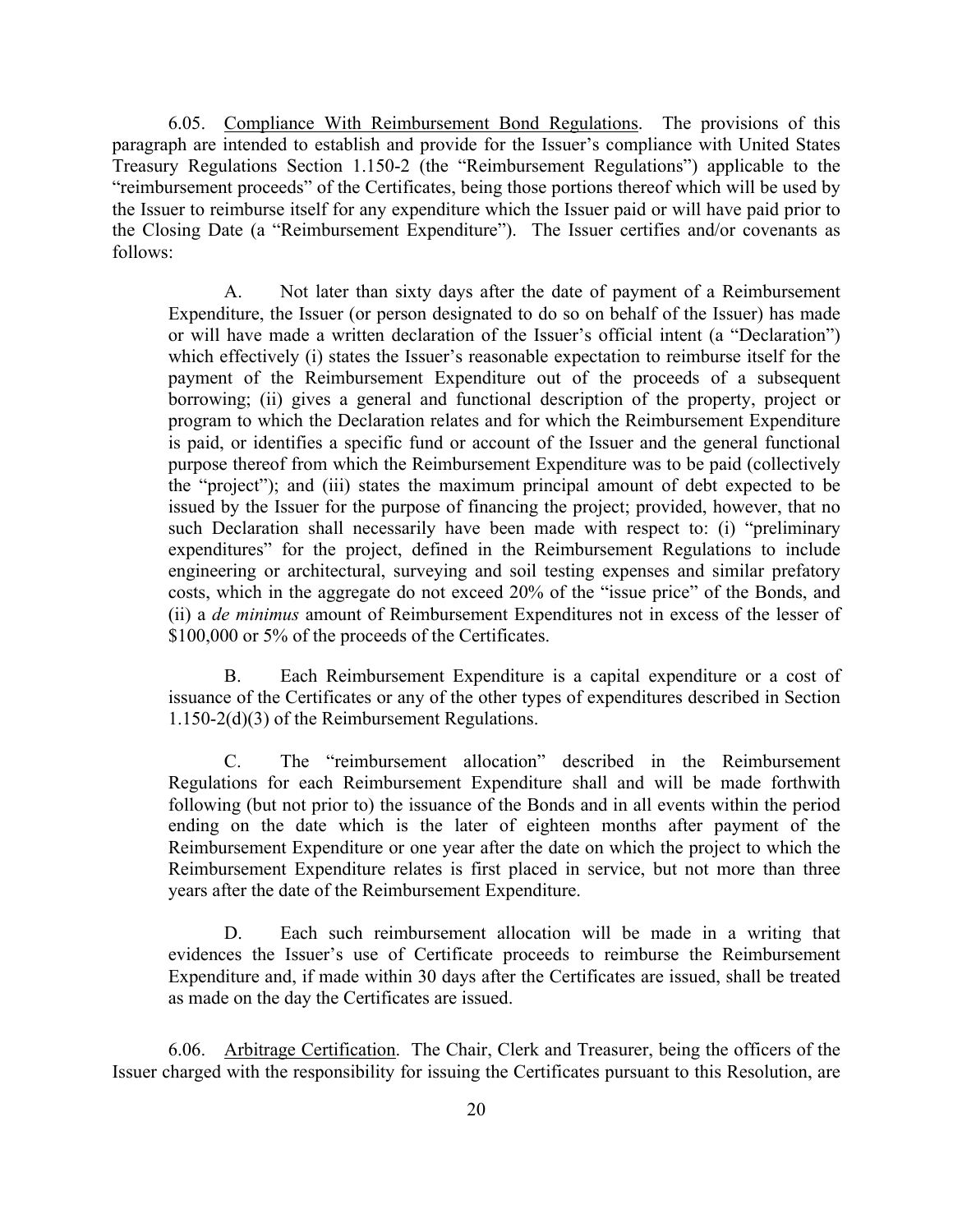authorized and directed to execute and deliver to the Purchaser an arbitrage certification in order to satisfy the provisions of the Code and the regulations promulgated thereunder.

6.07. Opinion of Counsel. Notwithstanding any other provision of this Section 6, any requirement imposed hereunder or under Section 5 hereof may be deemed inapplicable and of no force or effect if an opinion of counsel is rendered to the Issuer by nationally recognized Bond Counsel to the effect that the failure to impose such requirement will not adversely effect the status of interest on the Certificates to be treated as tax exempt had the Issuer not made the election in Section 6.01 hereof.

### Section 7. Certificates of Proceedings; Miscellaneous.

7.01. Filing of Resolution; County Auditor Certificate. The Clerk is directed to file a certified copy of this Resolution in the office of the County Auditor of Stearns County, along with such other information as the County Auditor may require, and to obtain from the County Auditor a certificate stating that the Certificates herein authorized have been duly entered on the Auditor's register and that the tax required by law for the payment of said Certificates has been levied.

7.02. Authentication of Transcript. The officers of the Issuer are authorized and directed to prepare and furnish to the Purchaser and to Bond Counsel certified copies of all proceedings and records of the Issuer relating to the authorization and issuance of the Certificates and to the financial condition and affairs of the Issuer and other affidavits and certificates as may reasonably be requested to show the facts relating to the legality and marketability of the Certificates as such facts appear from the official books and records of the officers' custody or otherwise known to them. All of such certified copies, certificates and affidavits, including any heretofore furnished, constitute representations of the Issuer as to the correctness of facts recited therein and the actions stated therein to have been taken.

7.03. Offering Materials. The Official Statement relating to the Certificates, on file with the Clerk and presented to this meeting, is approved and deemed final, and the furnishing thereof to prospective purchasers of the Certificates is ratified and confirmed, insofar as the same relates to the Certificates and the sale thereof. The Chair and the Clerk are authorized and directed to certify that they have examined the Official Statement prepared and circulated in connection with the issuance and sale of the Certificates and that to the best of their knowledge and belief the Official Statement is a complete and accurate representation of the facts and representations made therein as of the date of the Official Statement.

7.04. Absent or Disabled Officers. In the event of the absence or disability of the Chair, Clerk or Treasurer, such officers or members of the Board of Supervisors as in the opinion of the Issuer's attorney, may act in their behalf, shall without further act or authorization, execute and deliver the Certificates, and do all things and execute all instruments and documents required to be done or executed by such absent or disabled officers.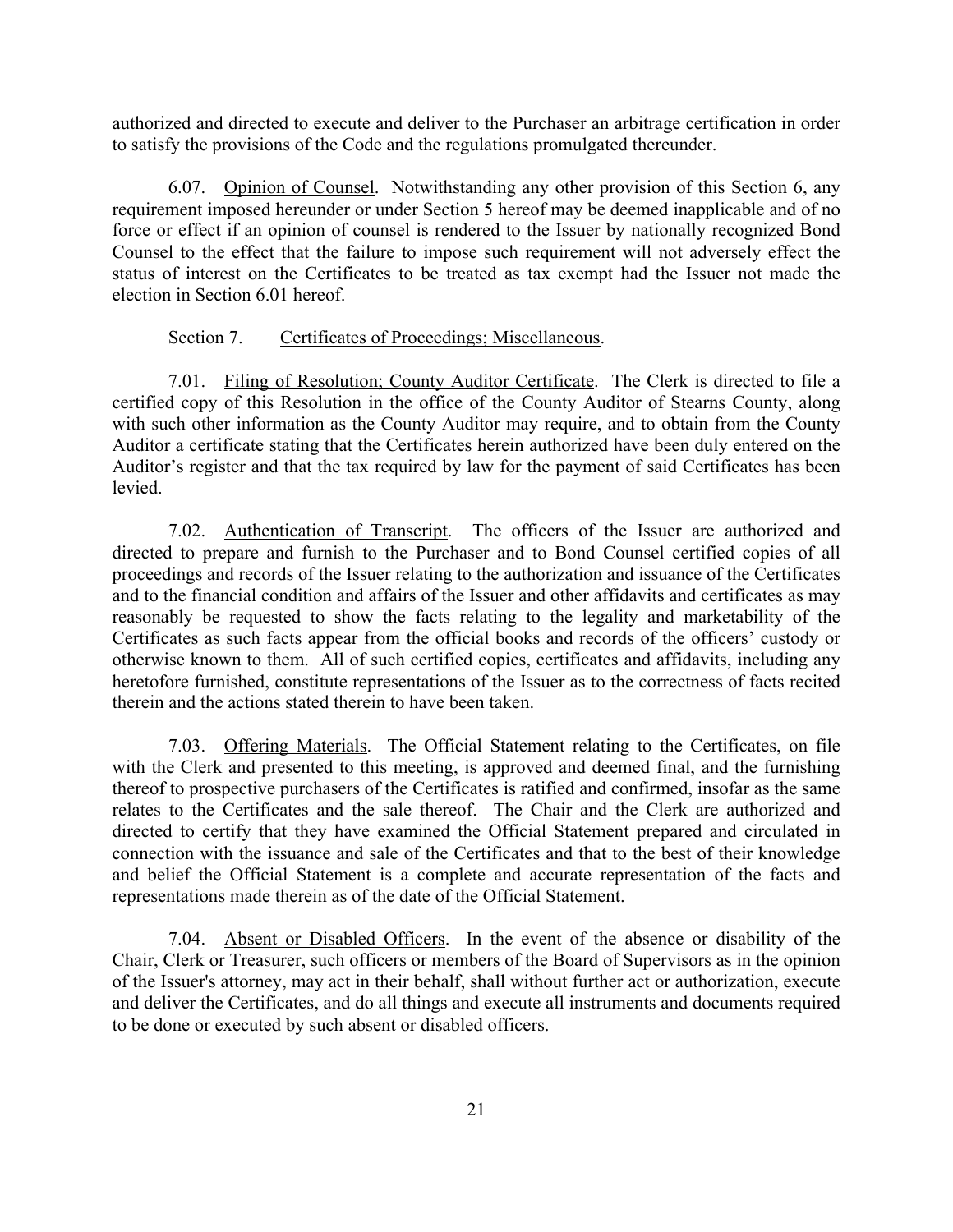Section 8. Defeasance. When all Certificates have been discharged as provided in this paragraph, all pledges, covenants and other rights granted by this resolution to the registered holders of the Certificates shall, to the extent permitted by law, cease. The Issuer may discharge its obligations with respect to any Certificates which are due on any date by irrevocably depositing with the Bond Registrar on or before that date a sum sufficient for the payment thereof in full; or if any Certificate should not be paid when due, it may nevertheless be discharged by depositing with the Bond Registrar a sum sufficient for the payment thereof in full with interest accrued to the date of such deposit. The Issuer may also discharge its obligations with respect to any prepayable Certificates called for redemption on any date when they are prepayable according to their terms, by depositing with the Bond Registrar on or before that date a sum sufficient for the payment thereof in full, provided that notice of redemption thereof has been duly given. The Issuer may also at any time discharge its obligations with respect to any Certificates, subject to the provisions of law now or hereafter authorizing and regulating such action, by depositing irrevocably in escrow, with a suitable banking institution qualified by law as an escrow agent for this purpose, cash or securities described in Section 475.67, Subdivision 8 of the Act, bearing interest payable at such times and at such rates and maturing on such dates as shall be required, without regard to sale and/or reinvestment, to pay all amounts to become due thereon to maturity or, if notice of redemption as herein required has been duly provided for, to such earlier redemption date.

Section 9. Continuing Disclosure. The Board of Supervisors acknowledges that the Certificates are subject to the continuing disclosure requirements of Rule 15c2-12 promulgated by the Securities and Exchange Commission under the Securities Exchange Act of 1934 (17 C.F.R. § 240.15c2-12) (the "Rule"). The Rule governs the obligations of certain underwriters to require that issuers of municipal bonds enter into agreements for the benefit of the Holders to provide continuing disclosure with respect to the Certificates. To provide for the public availability of certain information relating to the Certificates and the security therefor and to permit underwriters of the Certificates to comply with the Rule, which will enhance the marketability of the Certificates, the Chair and the Clerk are authorized and directed to execute a Limited Continuing Disclosure Certificate substantially in the form of the Certificate currently on file in the office of the Issuer.

 *(remainder of page intentionally blank)*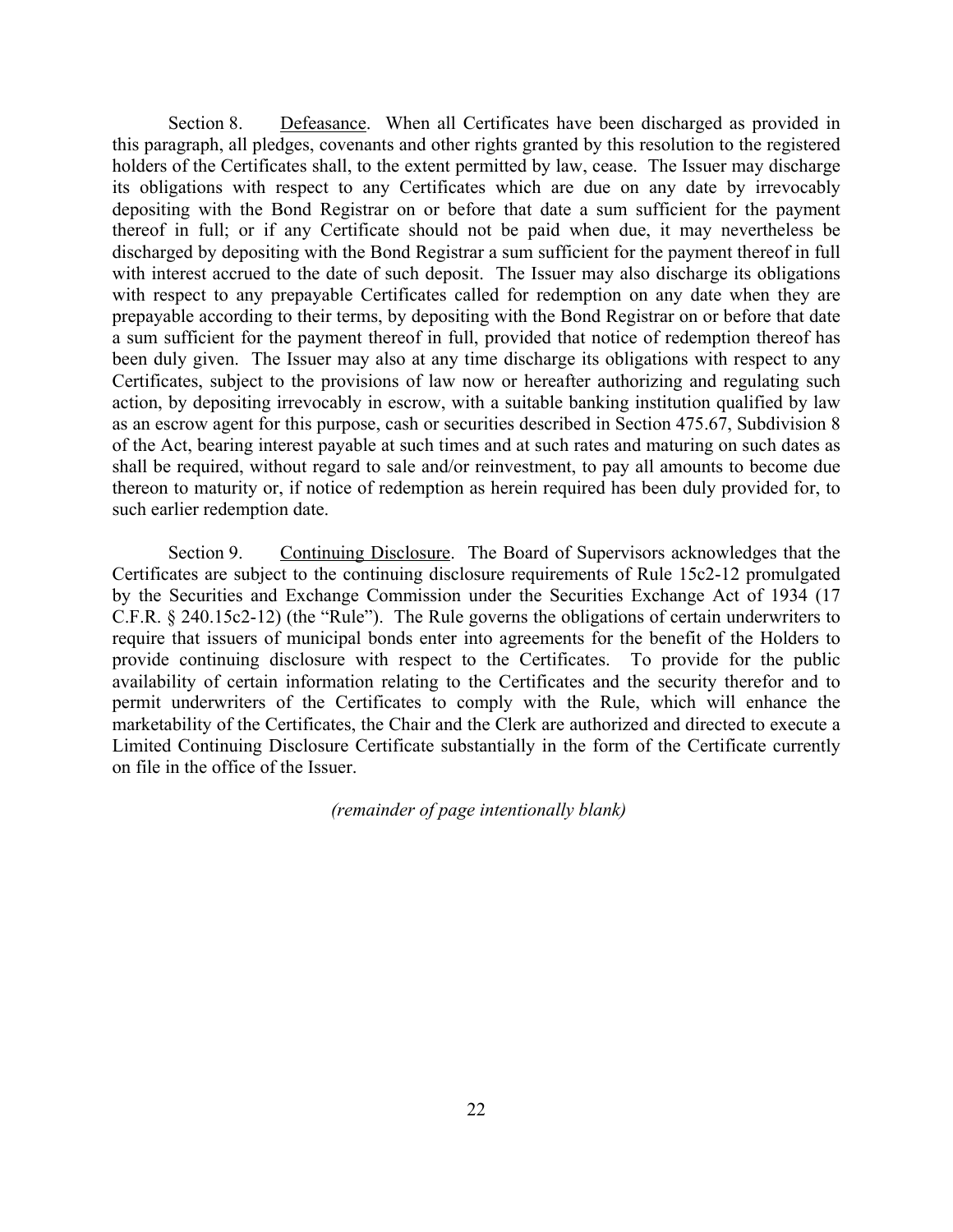Adopted May 19, 2010.

ATTEST:

**Chair** 

Clerk